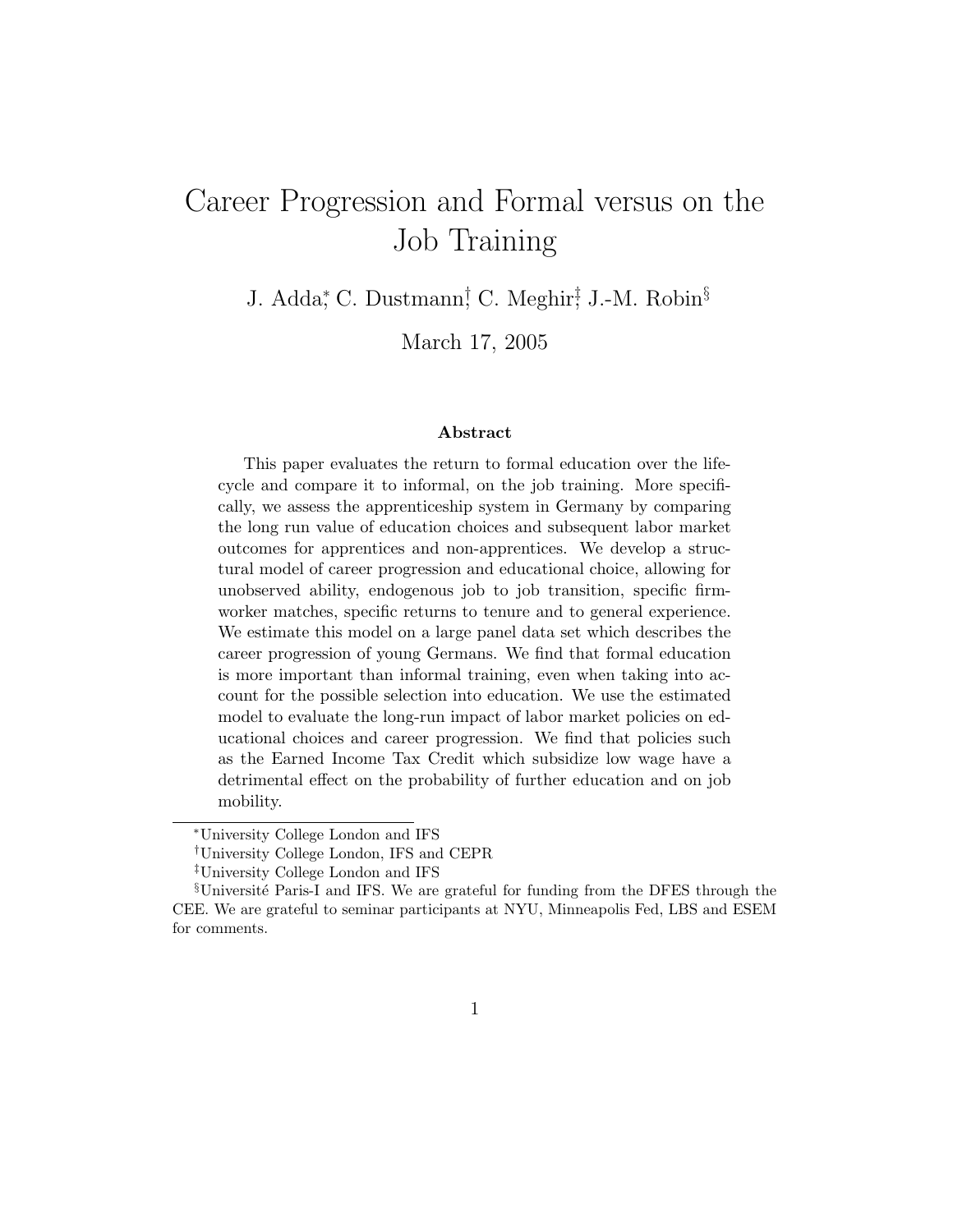## 1 Introduction

Public policies that are design to change work incentives can have profound and long term effects on individuals as demonstrated empirically by Cossa et al. (1999). This is not only because current labour market choices may affect future returns to work but also because such programs can affect the returns to education for low skill individuals and as a result change their education choices.

There has been a proliferation of active labour market and welfare to work policies in both the US and Europe. Key examples are the programs in Sweden and the UK (New Deal) as well as the Working Families Tax credit in the UK and the EITC in the US.<sup>1</sup> However the existence of these programs can have a potentially profound effect on the entire life cycle accumulation of Human Capital both in terms of early education choices as well as in terms of labour market careers as pointed out by Cossa et al. (1999).

Welfare to work programs may well encourage on the job training at the expense of formal education. In addition wage floors offered by these kinds of programs may discourage job mobility and change the nature of matching in the labour market.

To address these issues it is necessary to link education choices and labour market careers within a complete life cycle setting and to study the way that incentives at different parts of the life cycle affect education choices. This paper specifies and estimates a life cycle model of education choice and labour market careers for men who complete standard schooling at 16. Individuals face the choice of formal apprenticeship or the standard labour market. Once in the labour market they can search so as to improve the quality of the match. While working they face wage growth by experience and job specific learning. Estimation of such a model requires data on complete work and earnings histories which is available to us. We observe individuals from the moment they enter the labour market, whether as candidate apprentices or as workers. Their complete history is thus available from the age of 16 onwards with all transitions and corresponding wages observed. Moreover the fact that we observe many cohorts allows us to estimate the model over different macroeconomic conditions and hence different opportunity costs

<sup>1</sup>Such programs have been evaluated usually ex post and many such examples can be given, such as Heckman et al. (1997) on the US job training Partnership Act (JTPA), Sianesi (2002) for the Swedish programs, Blundell et al. (2003) for the New Deal and Eissa and Liebman (1996) for the EITC are but a few examples.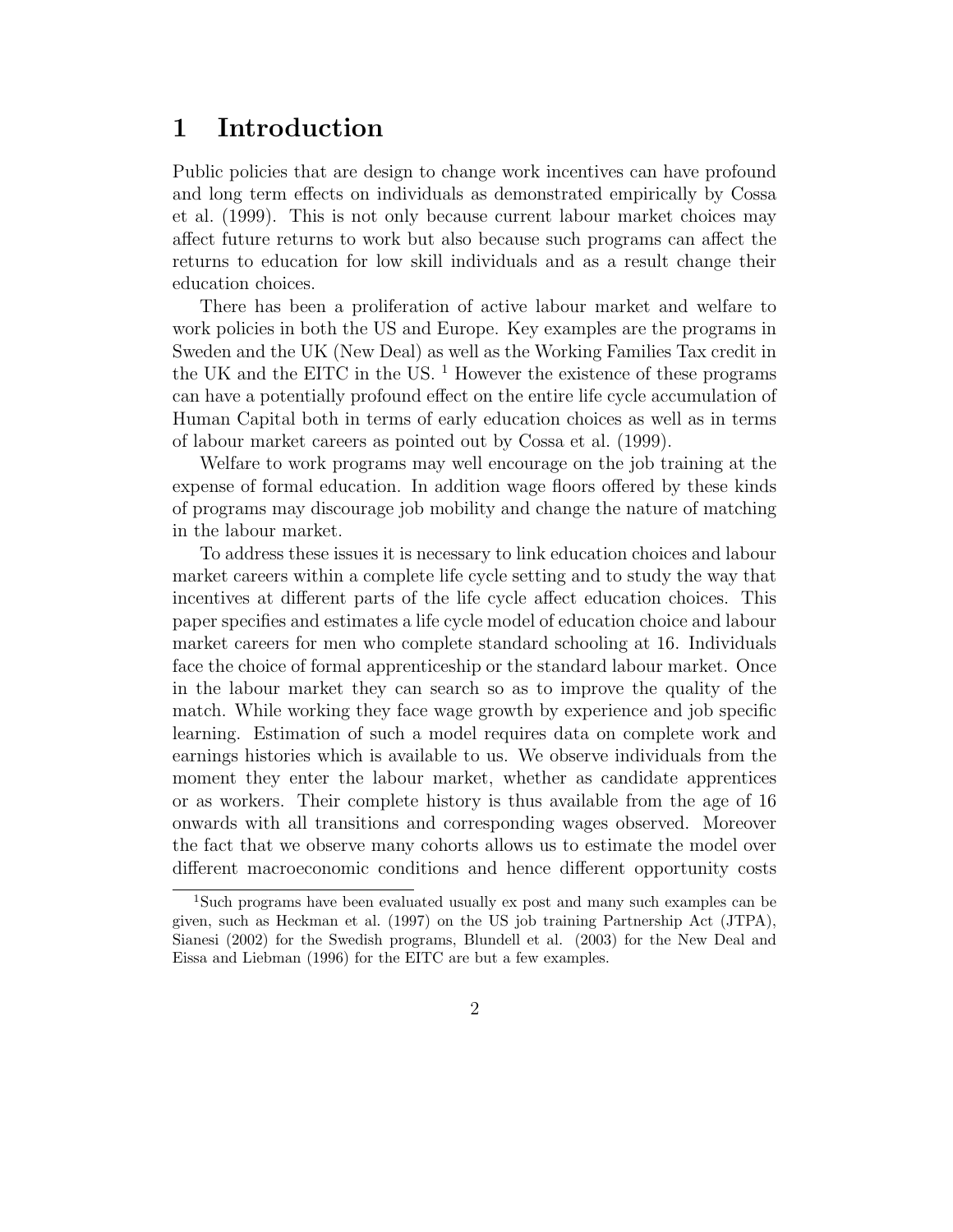of education. In fact in descriptive regressions we show that wages in the two sectors (apprentices and non-apprentices) are important determinants of education choice.

The model we estimate combines many features of education choice models (e.g Taber (2001) and wage growth models (e.g. Topel (1991), Topel and Ward (1992), Dustmann and Meghir (2001), Altonji and Williams (1997) Altonji and Shakotko (1987)) and bears some similarities to the Keane and Wolpin (1997) model. In addition it allows for heterogeneous returns to education, experience and tenure and similarly to the Willis and Rosen (1979) model allows for comparative advantage in education choice. Finally we also model the basic elements of the welfare system to help explain the observed welfare spells.

Estimation of the model provides us with measures of the returns to experience and tenure (and their distribution) as well as the return to apprenticeship training and its distribution. It also provides a way of accounting for the sources of wage growth (learning by doing, search and selection).

Having estimated the model we have a tool that allows us to carry out policy analysis. We thus impose an EITC type program and assess its impact on education choice career progression and wage growth.

Section 2 presents the data set and descriptive statistics. Section 4 presents the model. In Section 5 we display the estimation results. Section 6 we evaluate the effect of in-work benefits.

## 2 The Data Set

### 2.1 The Data Set

We use a 1% extract of the German social security records. The data set follows a large number of young individual from 1975 to 1995. For each individual in the sample, we get the exact employment date (starting date, end date) for each job. The data set also reports the daily wage each year if the individual stays an entire year, or for the part of the year the individual works for the firm. We aggregate the data to obtain information on a quarterly basis.

The data set also reports the periods of apprenticeship training. For the purpose of this study, we select our sample to consist only of West-German males, with only post-secondary education and who start either work or an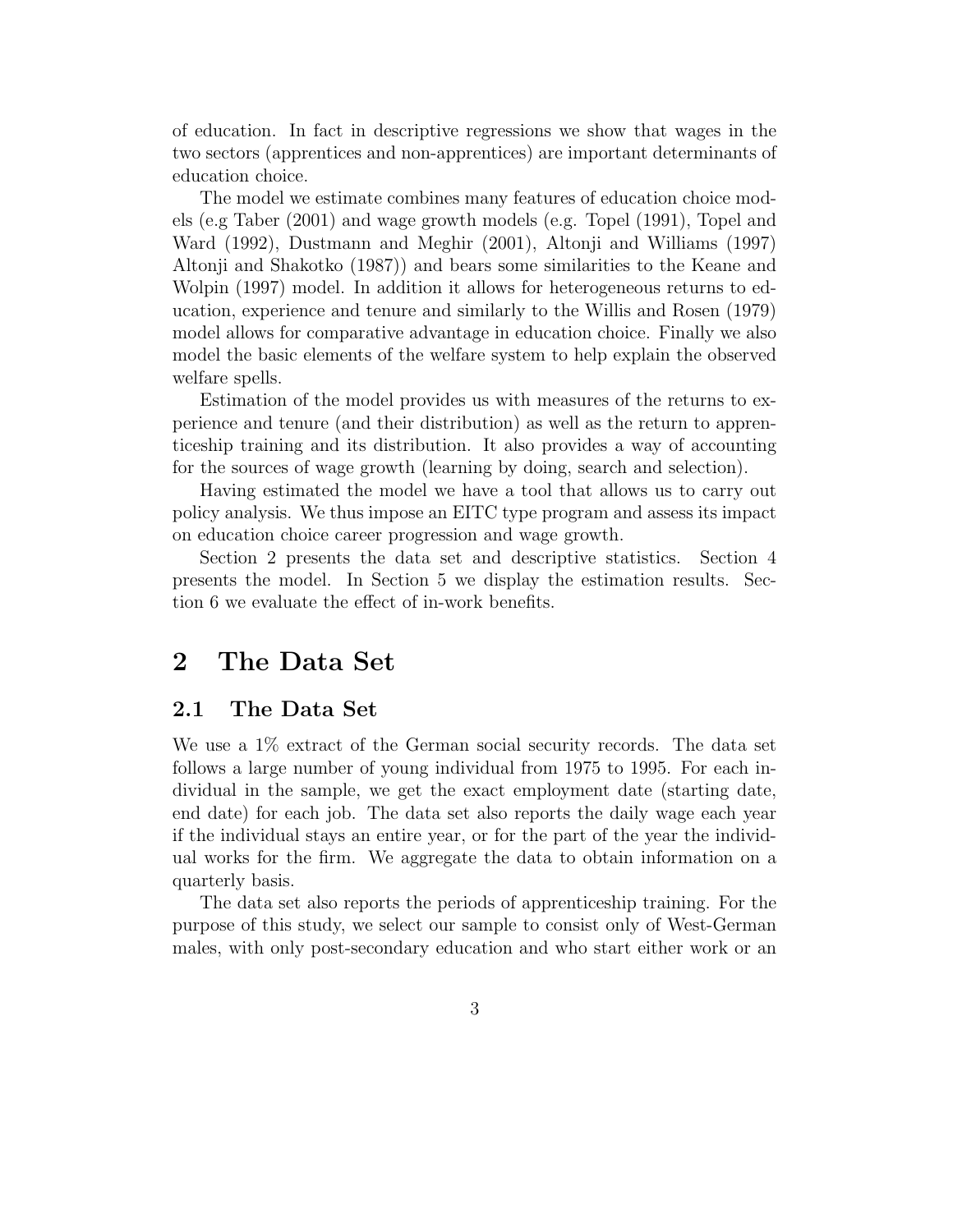apprenticeship after school. This is a rather homogenous group of young individuals. We drop all individuals who continue onto higher education, a rather small fraction in Germany.

In total, we follow 27525 individuals through time, quarter after quarter up to 1995. In total, we have 996 872 observations on wages, transitions and education choices. The average age at first observation is 16.7. The oldest individual in our data is 35 years old.

### 2.2 Descriptive Data

#### 2.2.1 Wage Profile and Labor Market Transitions

Figure 1 displays the log wage profile as a function of years of labor market experience for apprentices and non apprentices. Unskilled workers (nonapprentices) have a rapid increase in their wage during the first five years on the labor market. Over the next fifteen years, the wage growth is only about twenty percent, resulting in a 1.5 percentage growth rate per year (wages have been corrected for inflation). Apprentices in apprenticeship starts at a very low wage, as they are working only part-time. At the end of the apprenticeship training, wages increase up to the level of unskilled wages. From there on, the wages of apprentices increases slightly faster than those of non apprentices at rate of 1.6% per year. After fifteen to twenty years, the difference in wages between skilled and unskilled is about eight to ten percent.

Wages are only one dimension in which education groups may differ. An important dimension is labor market attachment. Table 1 displays the transition probabilities by education groups and time. We distinguish the transition from work to work within and between firms. Unskilled workers have a higher probability of dropping out of the labor force. During the first five years on the labor market, each quarter, about four percent of employed skilled workers exit, while this figure is about eight percent for unskilled. The proportion decreases when we look at more senior workers, but the education difference still persists. The probability of job to job transitions are the same for both education groups, at about two to three percent. This probability decreases with the time since first entry on the labor market.

Unskilled workers have a higher probability of exit from the out-of-laborforce state, about four to five percentage points higher. This only compensates in part, the higher probability of unemployment. In total, unskilled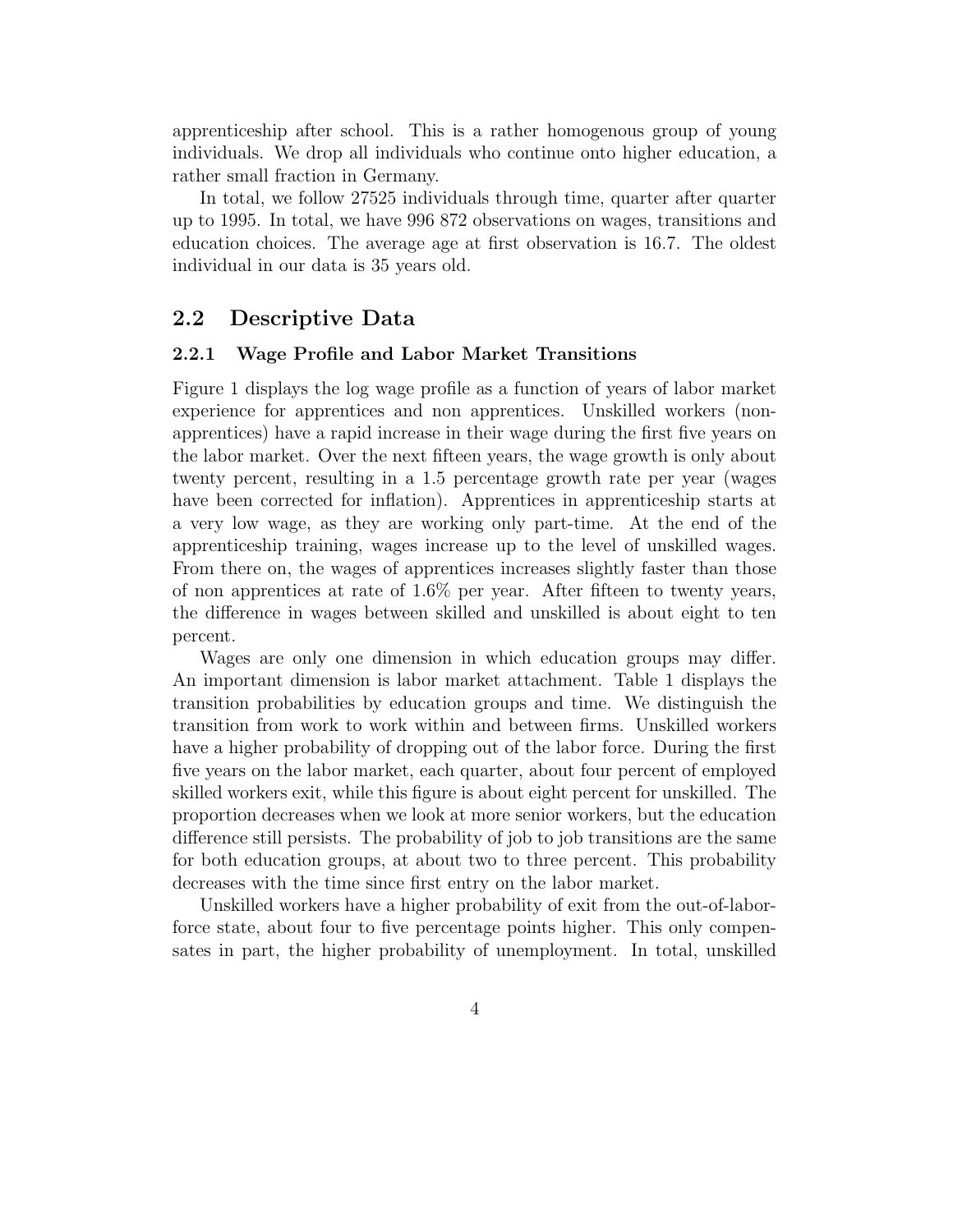

spend less time working; over 20 years they work a total of 15 years, compared with a total of 16.5 years for skilled workers.

The education differences in exit and entry probabilities implies that non apprentices are more mobile and have more job experiences with more firms than apprentices. Figure 2 displays the number of firms in which an individual has worked in as a function of time since entry on the labor market. The difference comes from the early years, where apprentices (in apprenticeship) are much less mobile.

#### 2.2.2 Decomposing Wage Growth

Next, we try to decompose the wage growth into different components. Figure 4 displays the changes in the log wage for individuals who change jobs. In the first years in the labor market, the wage growth can be substantial, at about 30% for non apprentices and 10% to 20% for apprentices. The gain in wages reduces over time, decreasing towards zero.

Figure 3 displays the wage growth conditional on staying with the same firm for two consecutive periods. The wage growth is of an order of 1 to  $2\%$ and is higher in the first 4 years for non apprentices.

Hence, most of the wage growth is due to job to job transition and very little to gains in experience or tenure. It appears that the rapid wage growth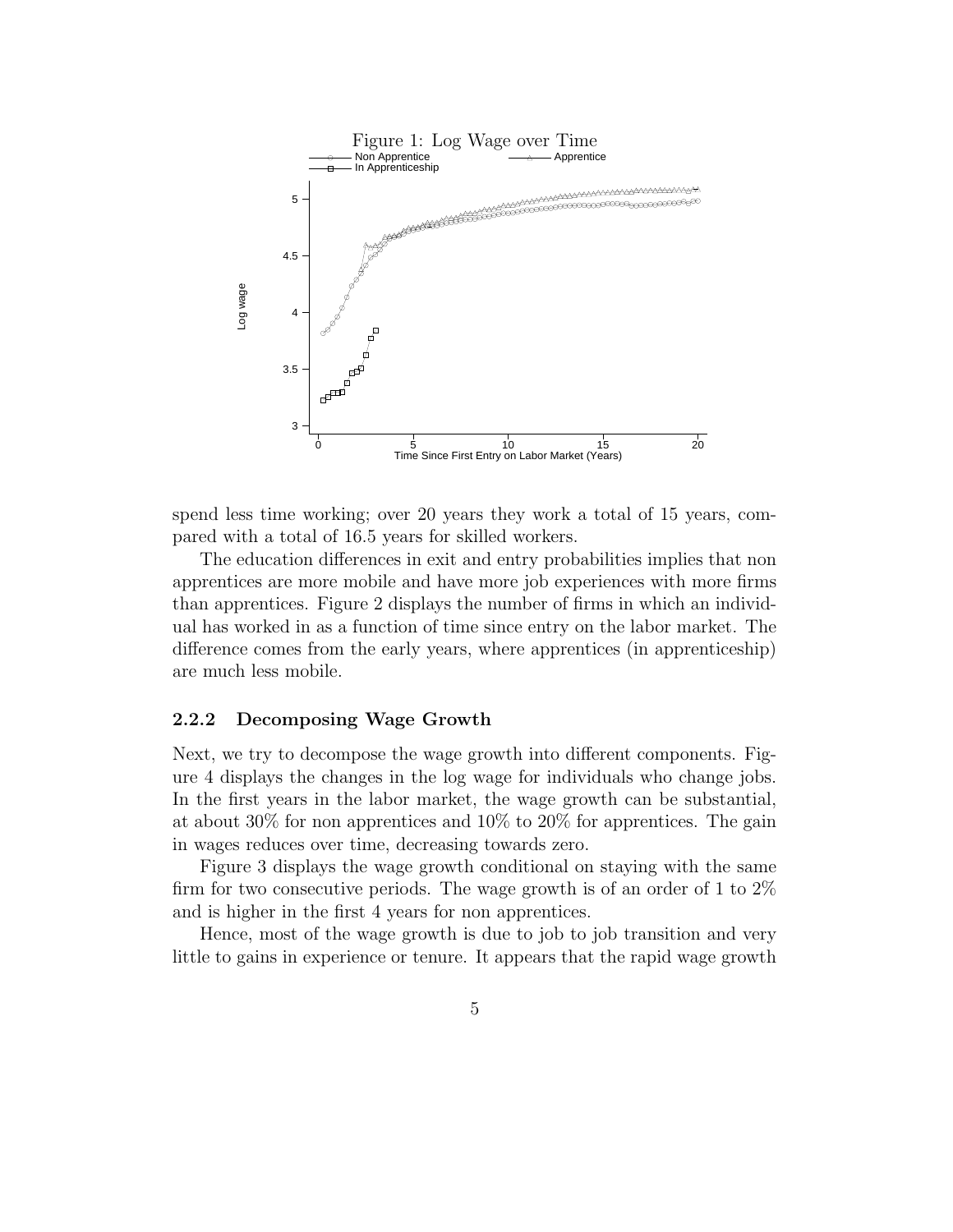|                                | Work                           | Work                   |             |  |
|--------------------------------|--------------------------------|------------------------|-------------|--|
|                                |                                | (Same Firm) (New Firm) | Labor Force |  |
|                                | Apprentices, First 5 years     |                        |             |  |
| Work                           | 92.8                           | 2.6                    | 4.6         |  |
| Out of Labor Force             | 29.6                           |                        | 70.4        |  |
|                                | Non Apprentices, First 5 Years |                        |             |  |
| Work                           | 88.7                           | 3.0                    | 8.3         |  |
| Out of Labor Force             | 25.7                           |                        | 74.3        |  |
| Apprentices, After 5 years     |                                |                        |             |  |
| Work                           | 96.2                           | 1.9                    | 1.9         |  |
| Out of Labor Force             | 18.1                           |                        | 81.9        |  |
| Non Apprentices, After 5 Years |                                |                        |             |  |
| Work                           | 94.4                           | 1.9                    | 3.6         |  |
| Out of Labor Force             | 13.1                           |                        | 86.8        |  |

Table 1: Labor Market Transitions, Quarterly Frequency

Figure 2: Cumulative Number of Jobs and Labor Market Experience

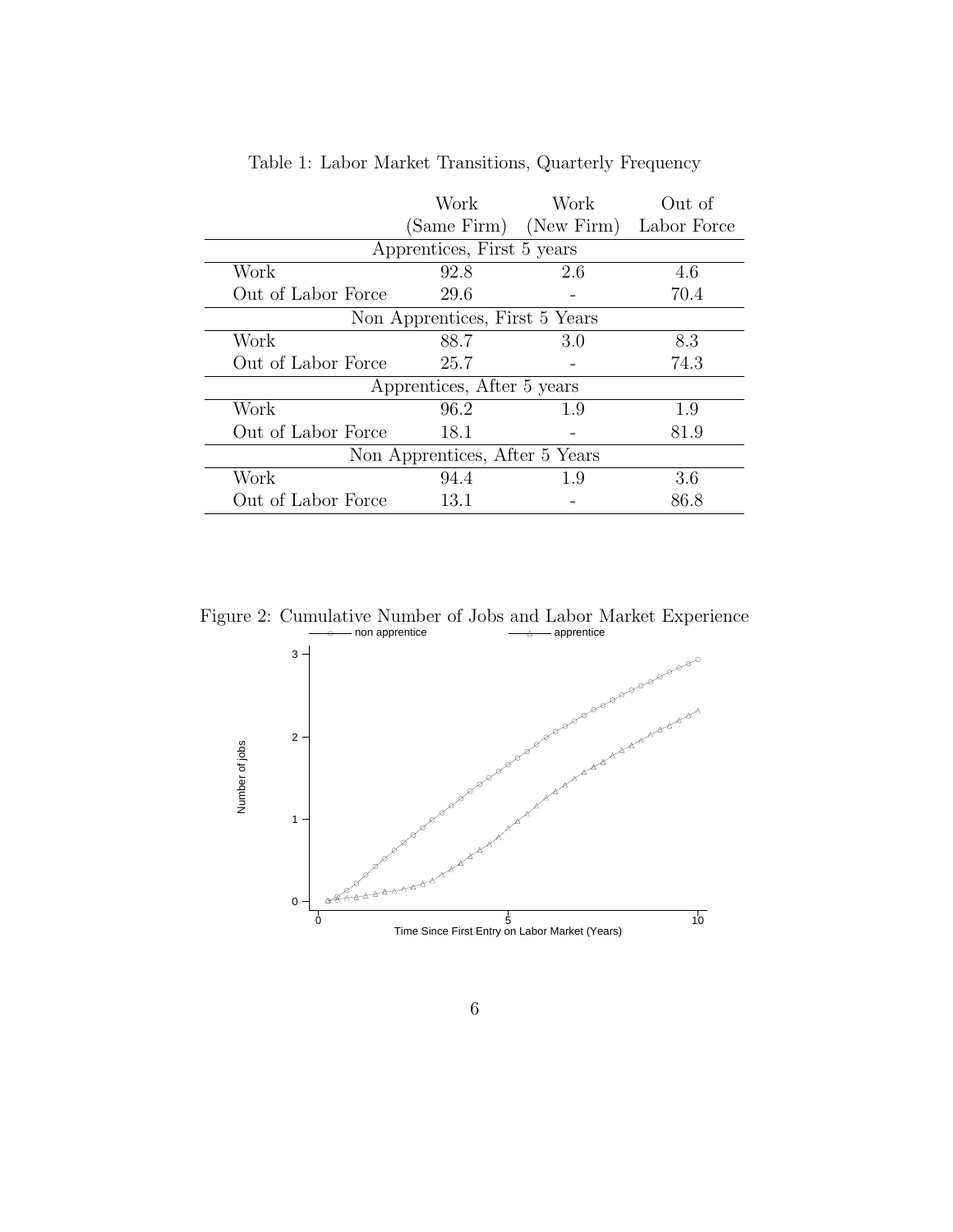of non apprentices is mostly due to better matches and job search in the early years. However, the results in both Figures are potentially biased, because mobility may be endogenous. Our model will be able to disentangle the selection effect from the determinant of wage growth.



Figure 3: Annual Changes in Log Wage (Within) and Labor Market Experience

#### 2.2.3 Education Choices

Table 2 presents the marginal effect of the determinants of going into apprenticeship. In particular, we regress an indicator of apprenticeship on local wages, both skilled and unskilled, at the time of the decision. We also include regional indicators as well as time dummies. As apparent, educational choices are influenced by local labor market variables. This provides us with an exogenous variation that shifts the decision of apprenticeship and will help us, in the structural model, to identify both unobserved heterogeneity and the effect of wages on education decisions.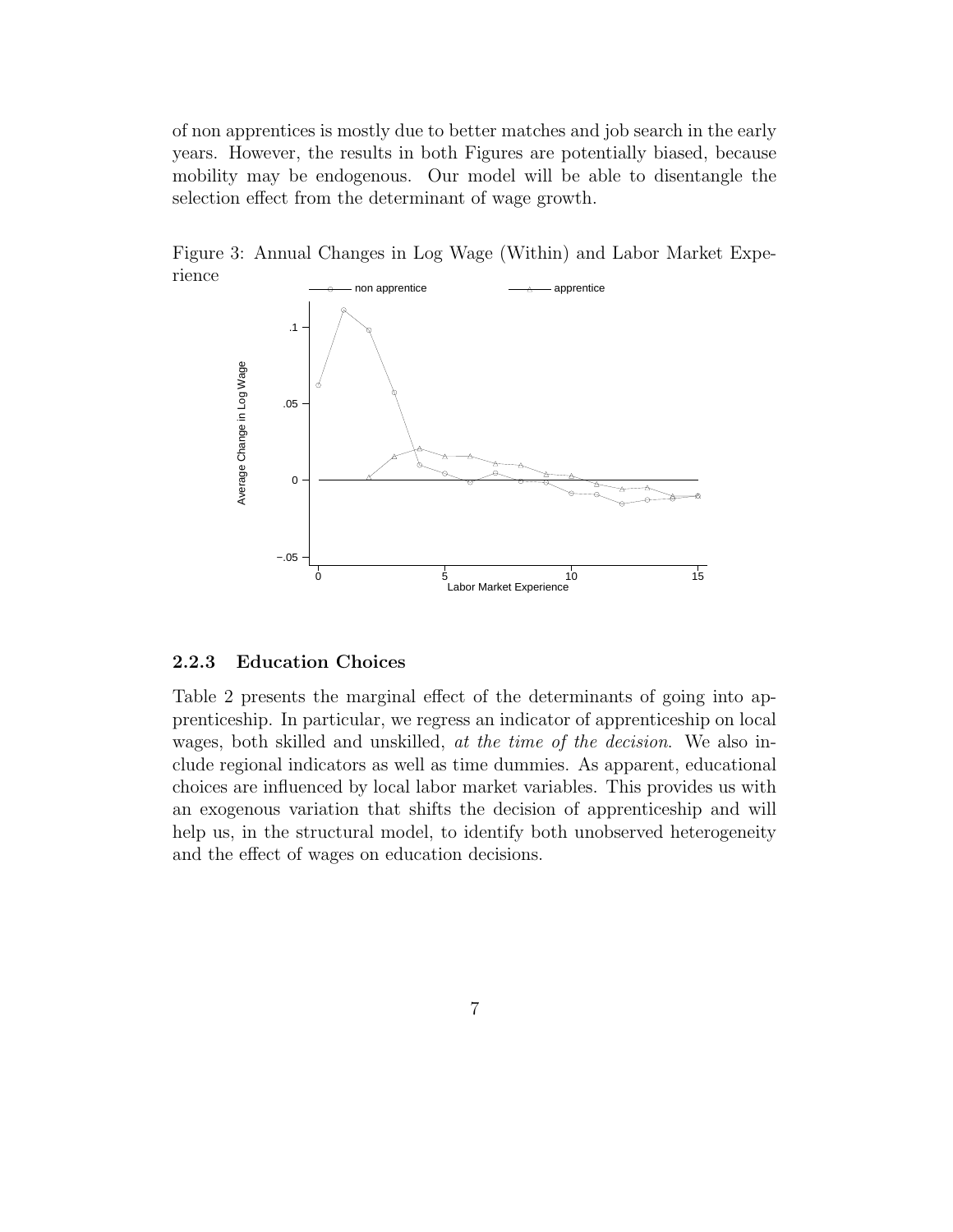

Table 2: Local Wage Effects on Apprenticeship Decision. Marginal Effects

| Variable                  | Marginal Effect | s.e. | $t$ -stat |
|---------------------------|-----------------|------|-----------|
| Local wage Apprentice     | .128393         | .051 | 2.49      |
| Local wage Non Apprentice | $-.0365127$     | .025 | $-1.41$   |
| Region 2                  | .0225809        | .023 | 0.92      |
| Region 3                  | $-.0423446$     | .029 | $-1.53$   |
| Region 4                  | .0170435        | .021 | 0.79      |
| Region 5                  | .0275428        | .027 | 0.94      |
| Region 6                  | $-.0454237$     | .022 | $-2.11$   |
| Region 7                  | .0165816        | .021 | 0.76      |
| Region 8                  | .0243119        | .021 | 1.09      |
| Region 9                  | $-.0119084$     | .021 | $-0.55$   |
| Region 10                 | .0569074        | .018 | 2.79      |
| Region 11                 | $-.1495905$     | .034 | $-4.97$   |

Note: The regression also controls for time effects.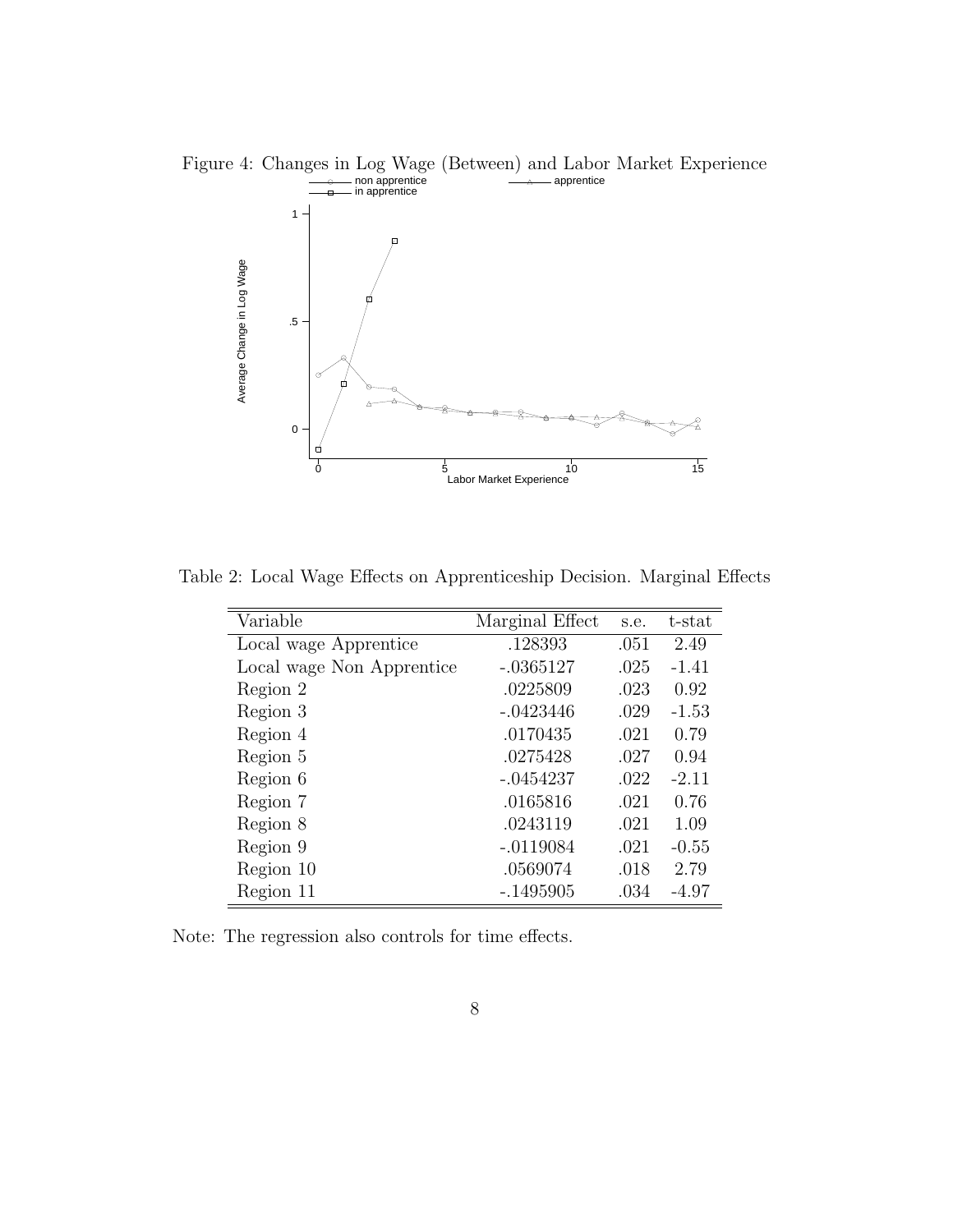## 3 An Overview of the model

The model we describe takes individuals from the first point at which they make a choice and follows them to mid career. This exploits the key advantage of the data that provides information from the first point where there is a choice to be made implying no initial conditions problem and all education and career choices are observed. We focus on the population that drops out of formal academic schooling at 16 years of age and at that point just has the choice of following an apprenticeship or entering the labour market as an unskilled worker. We allow for a production function where unskilled labour and apprentices are not perfectly substitutable. Hence, the relative price of the two types of human capital will be allowed to vary over time. Utility is linear in earnings so in our model liquidity constraints are not an issue since the timing of consumption is irrelevant. We also allow for a utility of leisure by allowing the weight of income to be different when employed from when one is unemployed as well as by an intercept shift in the utility.

At the start individuals choose whether they will take the apprenticeship route, which offers formal on the job and classroom training at a reduced wage, or no formal training. In taking this decision they trade-off current earnings of an unskilled worker with working at a lower wage and possibly obtaining an improved career path through the formal training. The information they possess at that point is the distribution of idiosyncratic match specific shocks as well as the distribution of aggregate shocks that affect the evolution of relative prices in the two skill categories. They also know their type/ability which affects a number of aspects of their career, namely the costs of education, the wage level as well as the returns to experience and tenure, which are heterogeneous in our model. From an econometric point of view it is worth noting that the time variation of unskilled wages relative to skilled ones will help identify the model.

Once the education choice has been made the individual starts up on his career. First we allow for the possibility that during his apprentisheship he may move to a new employer. Once apprenticeship is completed or from the point of initial "entry" in the labour market for the non-apprentices job offers arrive at some rate, which may differ depending on whether the worker is employed or not. Associated with an offer is a draw of a match specific effect which defines the initial wage level given the person's type and experience. This then evolves as a random walk while the worker remains on the job. In addition the job offer is associated with "fringe benefits" for the job.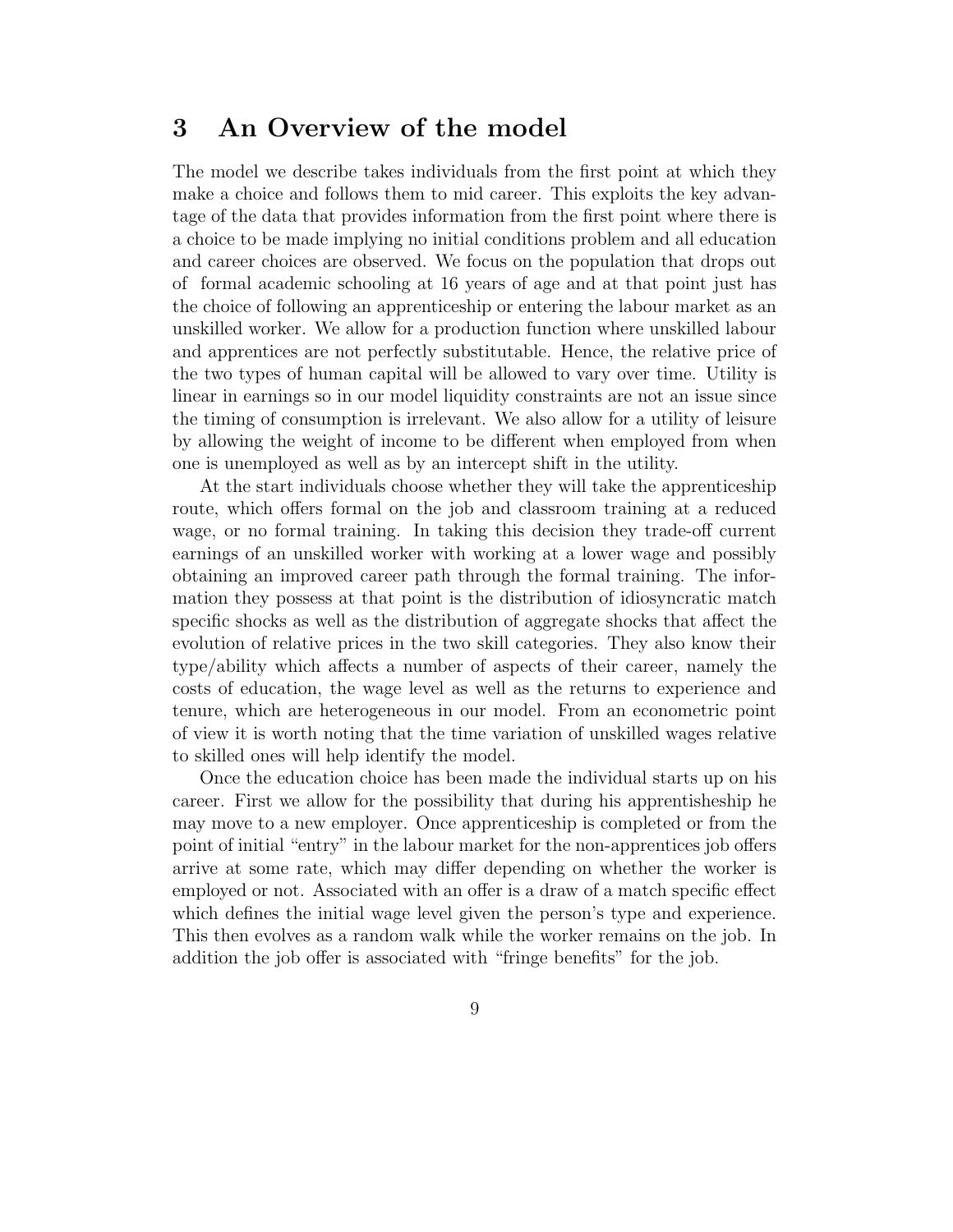The model is set in discrete time. In choosing the time period we needed to address the facs that a) within a firm pay inreases are only visible to us at the end of the callendar year; bowever b) workers may change employer or stop working at any point in time. If they move to a new employer we observe a pay change. To be able to capture the richness of the data without making the model intractable we chose the time period to be a quarter. However, we restrict the arrival of the shocks to the match specific effects to occur only once a year on average.

Apprenticeship lasts more than one period, typically two years in the manufacturing industry, three years in banking services. However both the sectoral choice and the apprenticeship period are both assumed exogenous in this study. Individuals who complete an apprenticeship are hereafter designated as skilled workers  $(E = s)$ , while those who choose the direct labour market route are labelled unskilled workers  $(E = u)$ .

The dynamics in the model are due to the effects of apprenticeship education on future outcomes, the effects of experience and tenure, the different arrival rates of job offers between the employed and the unemployed and the effects of earnings on future unemnployment benefits. We now describe the model formally and then discuss estimation.

## 4 A formal presentation of the model

Time is discrete and individuals live H periods. At  $t = 0$  an individual can either leave school and take a regular job or become an apprentice. Apprenticeship lasts  $\tau^A$  units of time. This training duration is exogenously determined and depends on the particular sector of activity the individual applies to (typically two years in the manufacturing industry, three years in banking services). This sectoral choice may be endogenous but we neglect that possibility. Former apprentices are hereafter designated as skilled workers  $(E = "S")$ , school dropouts are unskilled workers  $(E = "U")$ . The skill indicator  $E$  takes on value "A" while the individual is in apprenticeship.

### 4.1 Business cycle

We consider a stationary economy subject to exogenous macroeconomic shocks. We assume that the economy fluctuates in a stationary way around a deterministic trend. After detrending, the macro shock is an  $AR(1)$  process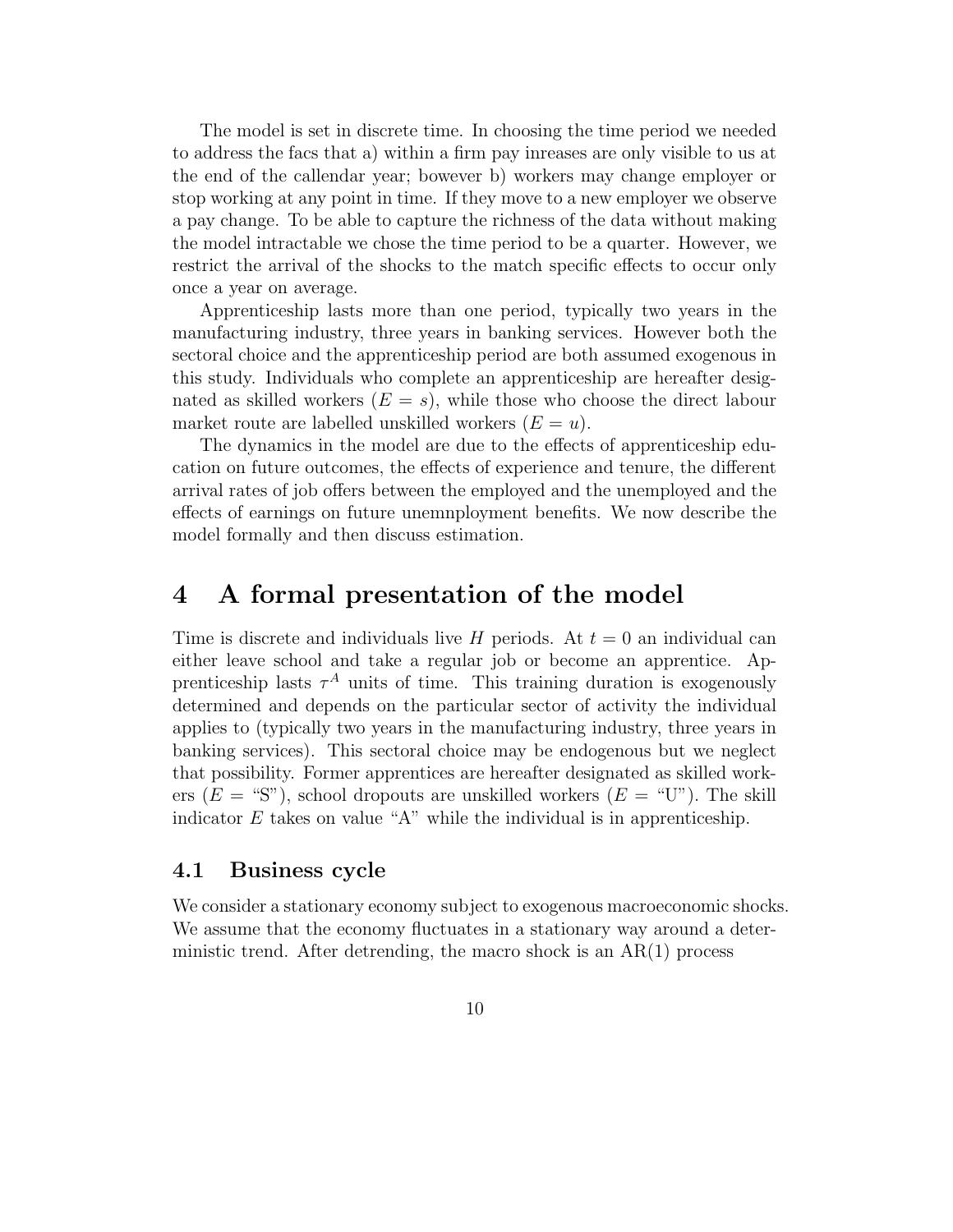$$
G' = \rho G + v, \qquad v \sim IID, \mathcal{N}(0, \sigma_v^2). \tag{1}
$$

In practice, we discretize this AR(1) process into a Markov process of order one. The macro shock is relevant because it potentially affects the relative price of the two skill groups as well as the relative attractiveness of being out of work.

### 4.2 Instantaneous Rewards

Wages are match specific and there are non-wage benefits to working that vary across firms. Thus, when a worker and a firm meet, they draw a match specific effect comprising a monetary part,  $\kappa_0$  directly affecting the wage received, and a non monetary part  $\mu$  affecting the utility of the job. Both of these components are normally distributed  $(\kappa_0 \sim \mathcal{N}(0, \sigma_0^2))$  and  $\mu \sim \mathcal{N}(0, \sigma_{\mu}^2)$ ). We allow the monetary value of the match to follow a random walk:

$$
\kappa_t = \kappa_{t-1} + u_t, \qquad u_t \sim \mathcal{N}(0, \sigma_u^2)
$$

making it time-varying but persistent. A job offer always consists of a new draw from the distribution of  $\kappa_0$  and  $\mu$ . These draws are not correlated across job offers, although individual choice will induce a correlation of realized offers.

Wages or earnings, denoted by  $w(E, G_t, X_t, T_t, \kappa_t, \varepsilon)$ , are skill-specific  $(E)$ functions of the macroeconomic environment  $G_t$ , experience  $X_t$ , tenure  $T_t$ , of the current value of the match-specific effect  $\kappa_t$  and of unobserved heterogeneity, denoted by  $\varepsilon$ .

Workers are assumed risk neutral which also implies that liquidity constraints are not an issue of concern for this model. Thus the instantaneous utility of a worker is defined as his wage plus the non wage value of the match (expressed in monetary terms):

$$
R_W = w(E, G_t, X_t, T_t, \kappa_t, \varepsilon) + \mu
$$

While unemployed, the individual derives a utility from unemployment benefits calculated as a fraction of the last wage when employed, as in the German UI system. In addition, there is a utility of leisure  $\gamma_0^{\varepsilon}(E, X, \varepsilon)$ ,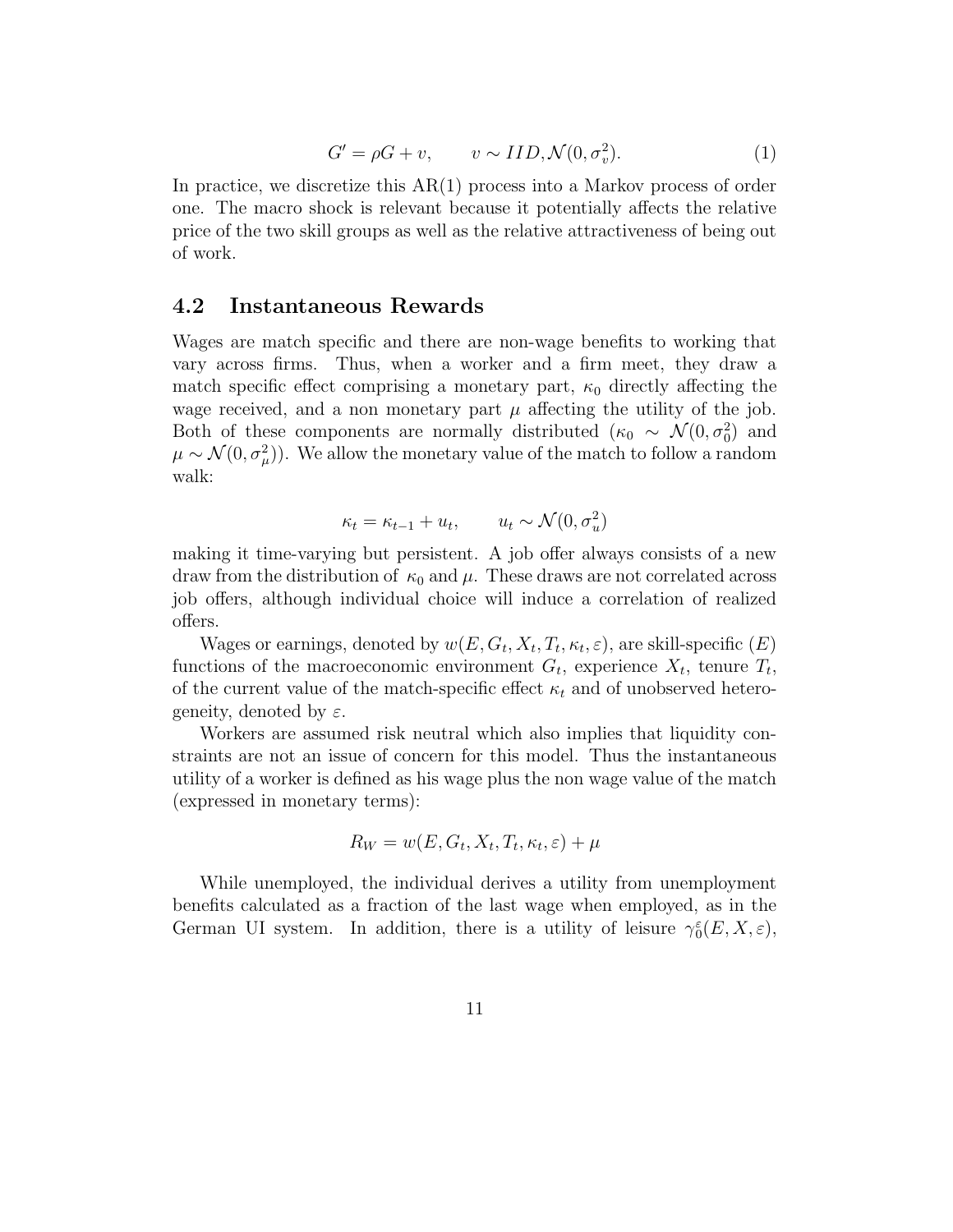which varies across individuals on the basis of education, experience  $X$ , the unobserved heterogeneity component  $\varepsilon$  and an i.i.d shock  $\eta$ :

$$
R_U(E, X, w_{-1}, \varepsilon, \eta) = \gamma_U w_{-1} + \gamma_0^{\varepsilon}(E, X, \varepsilon) + \eta
$$

### 4.3 Employment transitions

Denote  $W^{\varepsilon}(E, G, X, T, \kappa, \mu)$  the intertemporal utility flow of an individual who is working and by  $U^{\varepsilon}(E, G, X, w_{-1}, \eta)$  the flow of utility for an unemployed person. These allow for optimal actions in the future.

These values are defined recurcively. Thus the value of unemployment is defined by

$$
U^{\varepsilon}(E, G, X, w_{-1}, \eta) = R_U(E, X, w_{-1}, \varepsilon, \eta)
$$
  
+  $\beta \pi_U(E, X) E_{(G', \eta', \kappa'_0, \mu')}$  max  $\left( \begin{array}{c} U^{\varepsilon}(E, G', X, w_{-1}, \eta') \\ W^{\varepsilon}(E, G', X, 0, \widetilde{\kappa}'_0, \widetilde{\mu}') \end{array} \right)$   
+  $\beta (1 - \pi_U(E, X)) E_{(G', \eta')} U^{\varepsilon}(E, G', X, w_{-1}, \eta')$ 

The variable with a prime denotes next period values and  $\beta$  is the discount factor. With a probability  $\pi_U(E, X)$ , the individual receives a job offer in the next period defined by the match specific characteristics  $(\tilde{\kappa}_0)$  $'_{0}, \tilde{\mu}'$ ). He then decides whether to accept the offer or to decline it and wait until the next period and resample, possibly obtaining a better offer. The potential differencein the arrival rate of offers creates an option value to waiting. If the offer is accepted however, the worker starts with zero tenure  $T$  in the new firm. If the individual does not receive a job offer, then he stays for one more period in unemployment. If he does not receive a job offer, which happens with probability  $(1 - \pi_U(E, X))$  he has no choice and receives the expected flow utility of unemployment from the next period on.

We define the value of working by:

$$
W^{\varepsilon}(E, G, X, T, \kappa, \mu) = w(E, G_t, X_t, T_t, \kappa_t, \varepsilon) + \mu
$$
  
+  $\beta \delta(E, X) E_{(G', \eta')} U^{\varepsilon}(E, G', X', w(E, G, X', T', \kappa), \eta')$   
+  $\beta (1 - \delta(E, X)) \pi_W(E) E_{(G', \eta', u', \kappa'_0, \mu')} \max \begin{pmatrix} U^{\varepsilon}(E, G', X', w(E, G, X', T', \kappa), \eta') \\ W^{\varepsilon}(E, G', X', T', \kappa + u', \mu) \\ W^{\varepsilon}(E, G', X', 0, \tilde{\kappa}'_0, \tilde{\mu}') \\ W^{\varepsilon}(E, G', X', 0, \tilde{\kappa}'_0, \tilde{\mu}') \end{pmatrix}$   
+  $\beta (1 - \delta(E, X)) (1 - \pi_W(E)) E_{(G', \eta', u')} \max \begin{pmatrix} U^{\varepsilon}(E, G', X', w(E, G, X', T', \kappa), \eta') \\ W^{\varepsilon}(E, G', X', T', \kappa + u', \mu) \end{pmatrix}$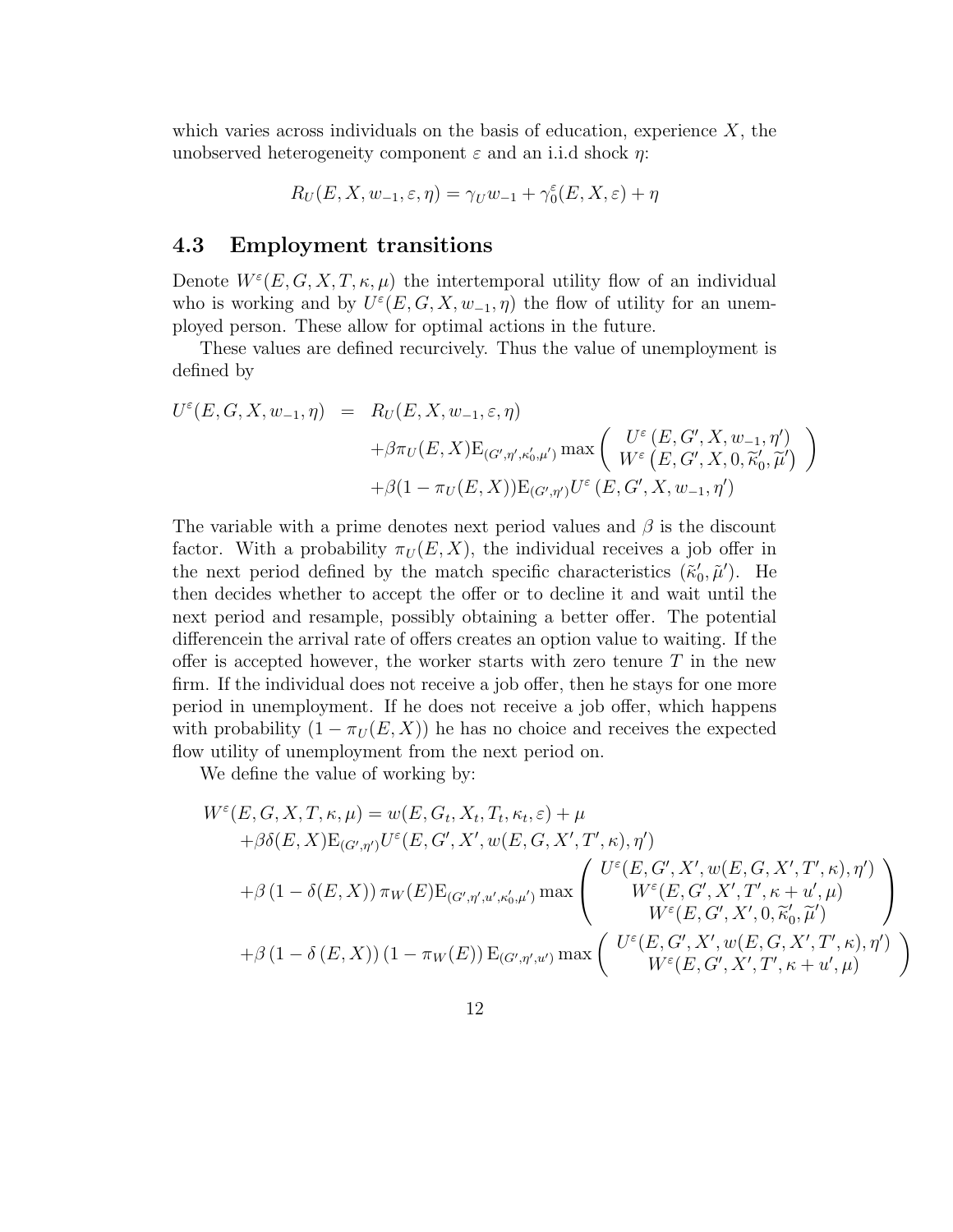With a probability  $\delta(E, X)$ , the worker looses his job and has no option but to go next period into unemployment. If the job is not destroyed, the individual gets an outside offer with a probability  $\pi_W(E)$ , which depends on the education level E. The outside offer is a pair  $(\tilde{\kappa}_0, \tilde{\mu})$ , to be compared with the value of the current match as it will be in the next period, i.e.  $(\kappa + u', \mu)$ . The individual then decides whether to stay in the same job, to accept the outside offer or to go into unemployment. If no outside offer is received, the worker only decides on whether to stay on the same job or to quit into unemployment.

A key point is that the effect of the business cycle on wages is allowed to differ by education group. This allows for the relative prices of the two education levels to change with the cycle reflecting the possibility that the two labour factors may not be perfectly substitutable.

Experience  $X$  and tenure  $T$  grow by one in each period of work. Tenure is set to zero at the start of a new job; we do not allow for depreciation of skills while unemployed.

### 4.4 Educational choice

After completing high school at 16, an individual can work in a regular job or start as an apprentice, always with experience X being zero at that point.<sup>2</sup> Apprenticeship lasts  $\tau^A$  periods. We take the actual length of the apprenticeship as exogenous and we condition on it. The decision of whether to follow formal training will depend on the opportunity cost of doing so and this in turn depends on the current economic environment reflected in the value of the business cycle indicator G. This drives the relative wage of the apprentices and non-apprentices and is observable. It will also depend on expectations about future returns as well as on the unobseved ability  $\varepsilon$ characterising the individual. It is a key feature of our model that it uses the business cycle fluctuations as identifying information for who decides to move into formal on-the-job training and who decides to obtain a regular job.

The value of apprenticeship  $W_A^{\varepsilon}$  is similar to the value of employment  $W^{\varepsilon}$  except that the training firm pays the worker only a fraction  $\lambda_A$  of his productivity as an unskilled worker  $(w^{\varepsilon}(0, G, X, T, \kappa))$ , the rest presumably

<sup>2</sup>He can also continue with an academic stream of education. However we condition on stopping full time academic education at 16.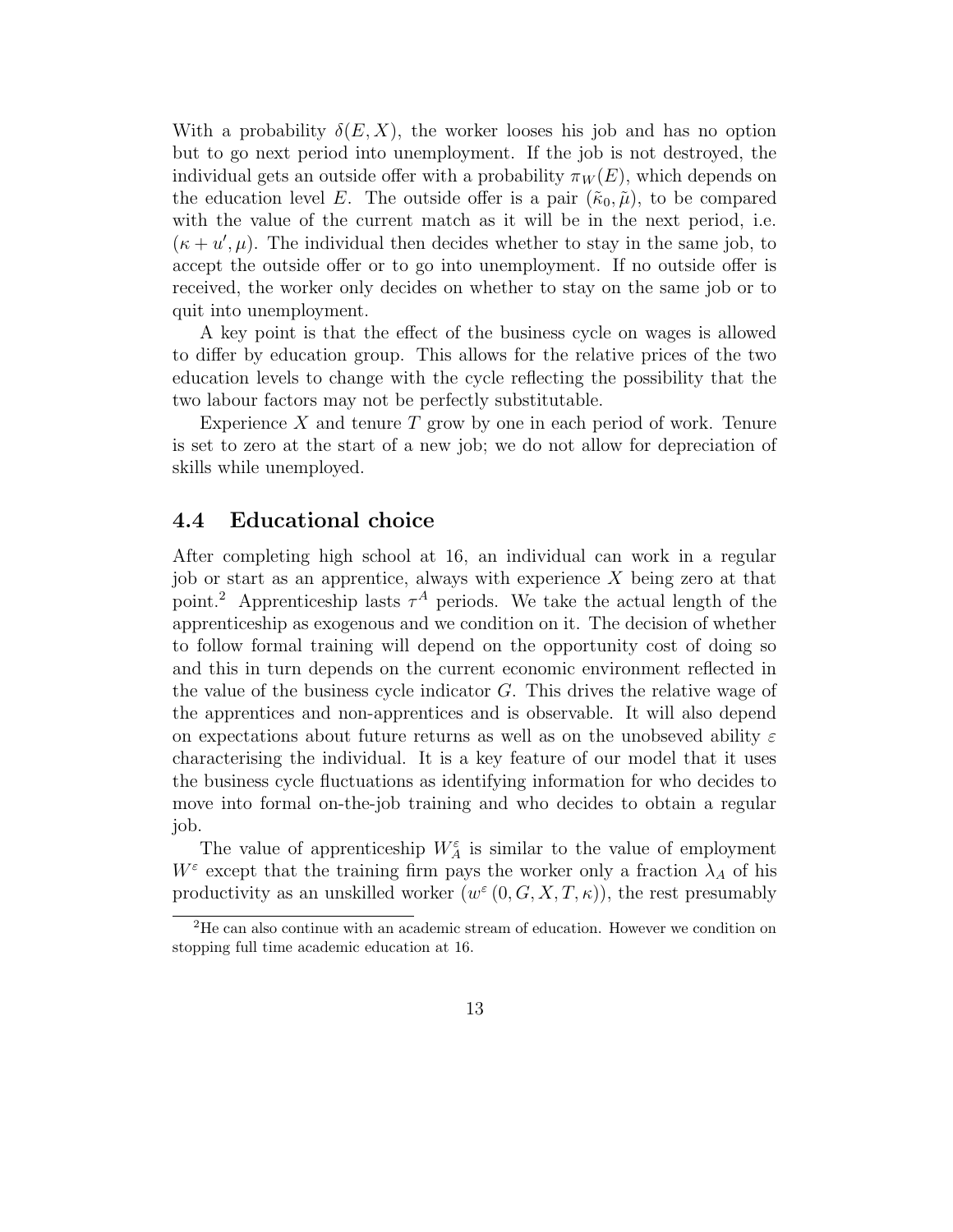serving as payment for the general training received. In addition, we do not allow individuals to experience unemployment during apprenticeship, although he can decide to change firm if the opportunity arises, which reflects the facts in the data. Thus during the apprenticeship training period  $(X <$  $\tau^A$ ) the value of work is:

$$
W_A^{\varepsilon}(G, X, T, \kappa, \mu) = \lambda_A \cdot w^{\varepsilon}(0, G, X, T, \kappa) + \mu + \beta \pi_A E_{(G', u', \kappa'_0, \mu')} \max \begin{pmatrix} W_A^{\varepsilon}(G', X', T', \kappa + u', \mu) \\ W_A^{\varepsilon}(G', X', 0, \tilde{\kappa}'_0, \tilde{\mu}') \\ W_A^{\varepsilon}(G', X', 0, \tilde{\kappa}'_0, \tilde{\mu}') \end{pmatrix} + \beta (1 - \pi_A) E_{(G', u')} W_A^{\varepsilon}(G', X', T', \kappa + u', \mu)
$$

With a probability  $\pi_A$ , the apprentice gets an outside offer  $(\tilde{k}'_0)$  $\tilde{\mu}'$  and choose optimally. If no offer is received, the apprentice stays on for one more period and accumulates experience and tenure within the firm.

At the end of the training period  $(X = \tau^A)$ , he may stay in the same form or not, and he may also choose to stop working. This the value of work now becomes

$$
W_A^{\varepsilon}(G, X, T, \kappa, \mu) = \lambda_A \cdot w^{\varepsilon} (0, G, \tau^A, T, \kappa) + \mu + \beta \pi_A E_{(G', \eta', u', \kappa'_0, \mu')} \max \begin{pmatrix} U^{\varepsilon}(1, G', X', 0, \eta') \\ W^{\varepsilon}(1, G', X', 0, \widetilde{\kappa}_0, \widetilde{\mu}) \\ W^{\varepsilon}(1, G', X', T', \kappa + u', \mu) \end{pmatrix} + \beta (1 - \pi_A) E_{(G', \eta', u')} \max \begin{pmatrix} U^{\varepsilon}(1, G', X', 0, \eta') \\ W^{\varepsilon}(1, G', X', T', \kappa + u', \mu) \end{pmatrix}
$$

Apprenticeship is the chosen decision at  $X = 0$  if the value of apprenticeship at that point is larger than the value of working without vocational training:

$$
W_A^{\varepsilon}(G,0,0,\kappa_0,\mu)-\lambda_0^{\varepsilon}-\omega>W^{\varepsilon}(E=0,G,0,0,\tilde{\kappa}_0,\tilde{\mu})
$$

where  $\lambda_0$  is a cost of going into apprenticeship. We allow that parameter to differ with unobserved heterogeneity and with region of living, reflecting differences in access into the apprenticeship system.  $\omega$  is a random cost of going into apprenticeship, normally distributed with mean zero and variance  $\sigma_{\omega}^2$ .

#### 4.5 Estimation Method

The model is solved numerically using a value function iteration technique. The model is estimated by maximum likelihood. We refer the reader to the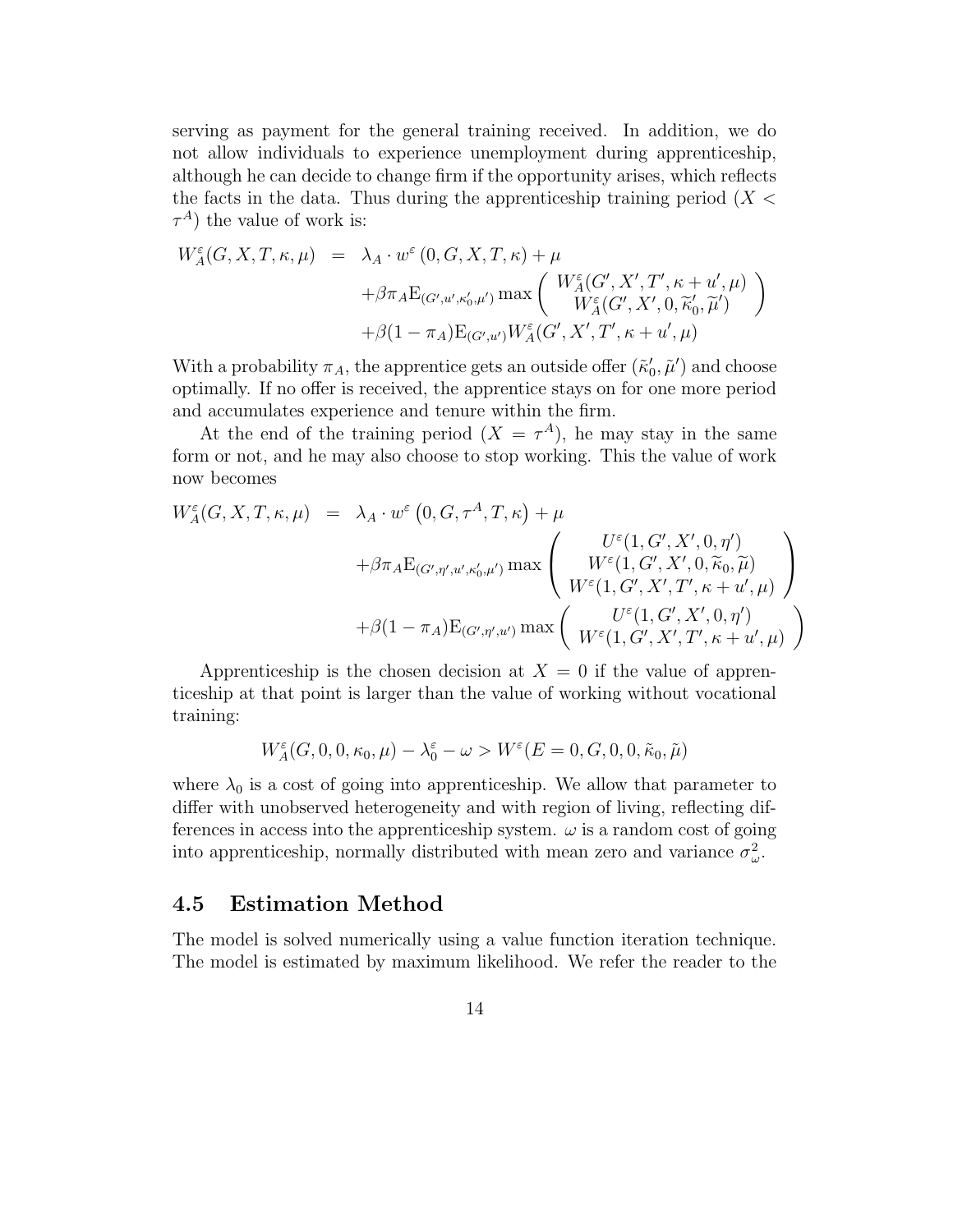appendix for the likelihood function. The estimation was done at a quarterly frequency, using a random sample of 1635 individuals, totaling about 77137 observations on wages, employment choices and education choices.

We imposed three different "types" of individuals in the likelihood. Each type differ in several ways. First, we allow for different wage levels (fixed effect). Second, we also allow for heterogeneity in the return to experience and tenure, as well as a heterogenous cost of education.

### 5 Results

### 5.1 Fit of the Model

We evaluate the fit of the model by simulating the education decisions and the labor market transitions for a cohort of individuals over time. Table 3 displays the labor market transitions by education groups at a quarterly frequency. We distinguish five possible transitions, from and to unemployment, between same job and job to job. Overall, the model match the transition probabilities closely.

|                         |      |                   | Apprentices Non Apprentices |      |  |
|-------------------------|------|-------------------|-----------------------------|------|--|
|                         |      | Obs Pred          | $(b)$ $\beta$               | Pred |  |
| U to U                  |      | 0.82 0.83 0.82    |                             | 0.84 |  |
| $U$ to $E$              |      | 0.18 0.17 0.18    |                             | 0.16 |  |
| E to U                  | 0.04 | 0.03              | 0.08                        | 0.04 |  |
| E to new E              |      | $0.03 \quad 0.02$ | 0.03                        | 0.02 |  |
| E to same $E$ 0.93 0.89 |      |                   | 0.89                        | 0.94 |  |

Table 3: Goodness of Fit: Labor Market Transitions

Figure 6 plots the average experience and tenure over time for the two education groups. The model does a good job in both dimension and even picks up the non linearity in the evolution of tenure for apprentices.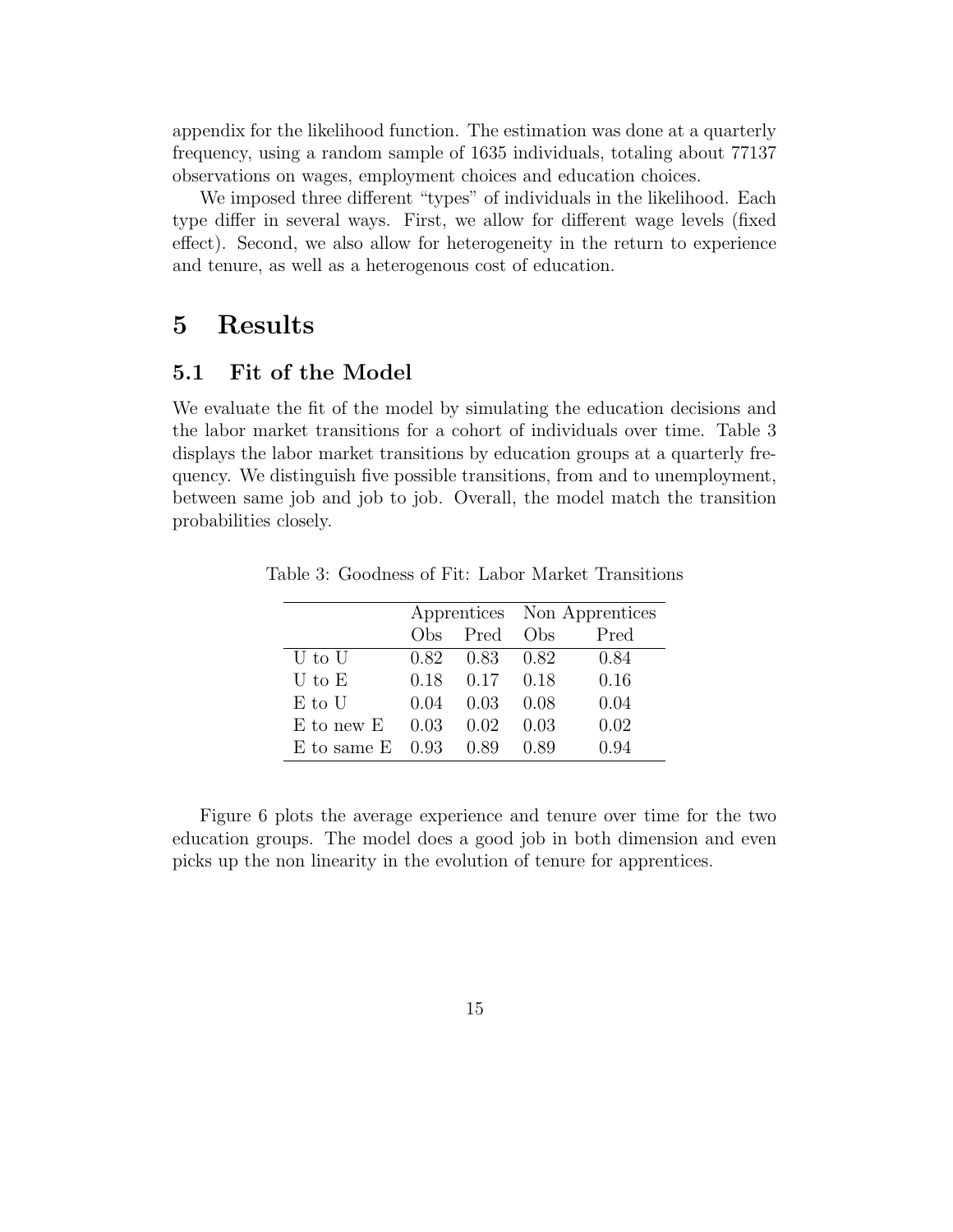

Figure 5: Goodness of Fit, Wages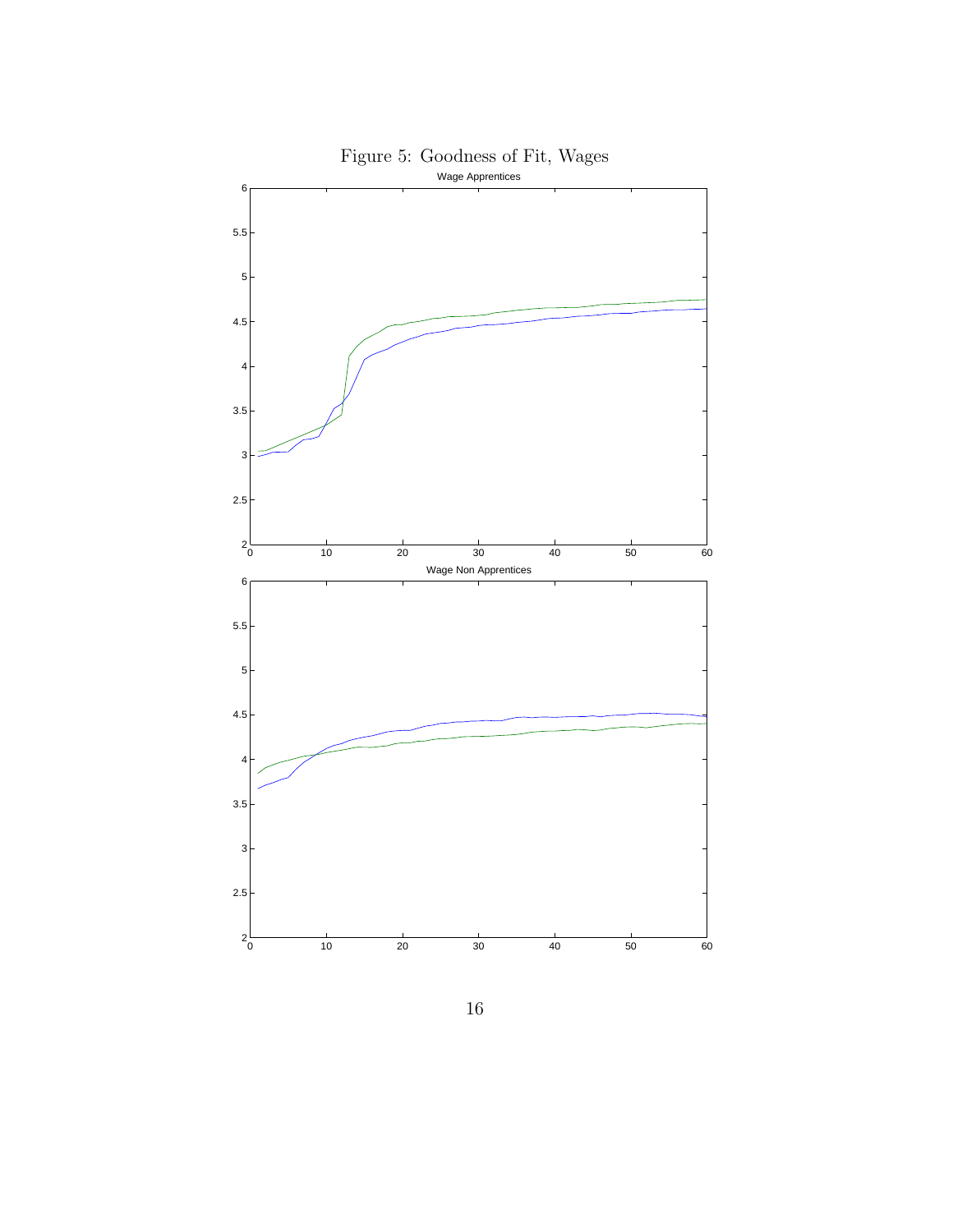

Figure 6: Goodness of Fit, Average Experience and Tenure over Time by Education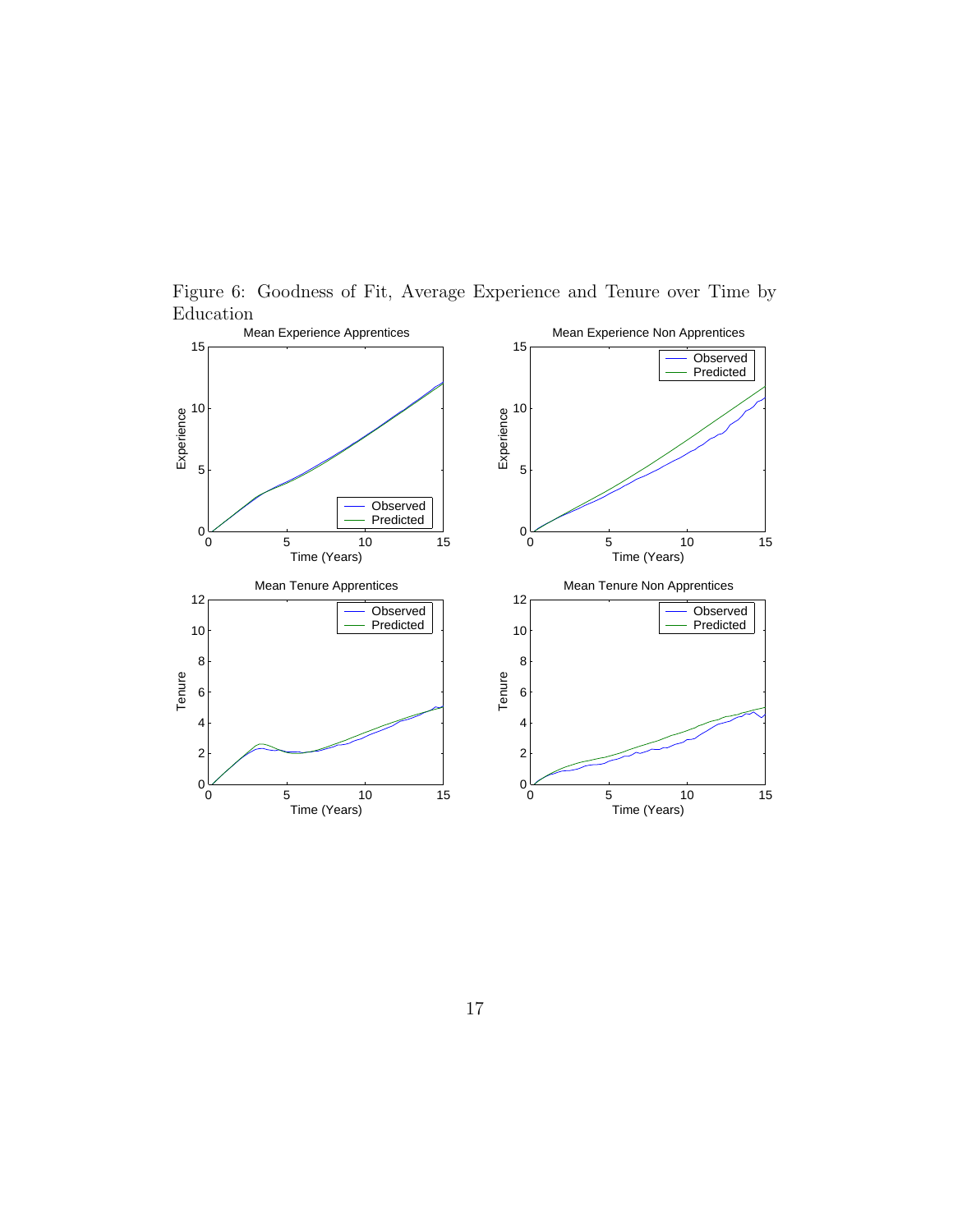### 5.2 Results

#### 5.2.1 Estimated Parameters

In total we have 60 parameters. The results are presented in Table 6 in appendix B. Given the wealth of data, most of the parameters are estimated with a high precision.

A direct interpretation of some the coefficients in Table 6 is difficult as these parameters are only interesting in combination with others. We also use simulations to illustrate our results below.

We concentrate the discussion around some interesting parameters. First, the price of human capital for both education group is slightly different. When the business cycle goes from bad to good, wages of unskilled increases by 0.5% and by 0.8% for skilled labor. The probability of a job offer while on the job is estimated at  $7\%$  per quarter for apprentices (only  $4\%$  if they are in apprenticeship) and at 9% for non apprentices. Given that skilled and unskilled have the same probability to move from job to job, it follows that non-apprentices decline job offers more often than apprentices.

In unemployment, skilled individuals have a 21% probability of receiving a job offer. For unskilled, this number is slightly higher at 25%.

#### 5.2.2 Unobserved Heterogeneity

The estimation allows unobserved heterogeneity in the form of three types of individuals. The proportion of these types is respectively 10, 26 and 64%. Table 4 displays summary characteristics for different groups. Type 1 individuals are low ability individuals with the lowest wage at start. They also have the lowest return to experience, at about 2.6% per year if they go into apprenticeship and 0.2% if they are unskilled. They have the highest return to tenure, but the estimated returns to tenure are modest, at about 2% per year over the four first years with a firm. Note that the average seniority is about 4 years for those who have worked for more than ten years. About 84% of type 1 individuals choose to go into apprenticeship, which is the average in the whole population.

Type 2 individuals are high ability individuals, with a first wage about 60% higher than Type 1 individuals. Interestingly, they are under-represented in the skilled group, with only 57% of them choosing apprenticeship. They enjoy also the high returns to experience, 0.3% per year if unskilled, and about 3% if skilled. However, they have no return to tenure. Type 3 is the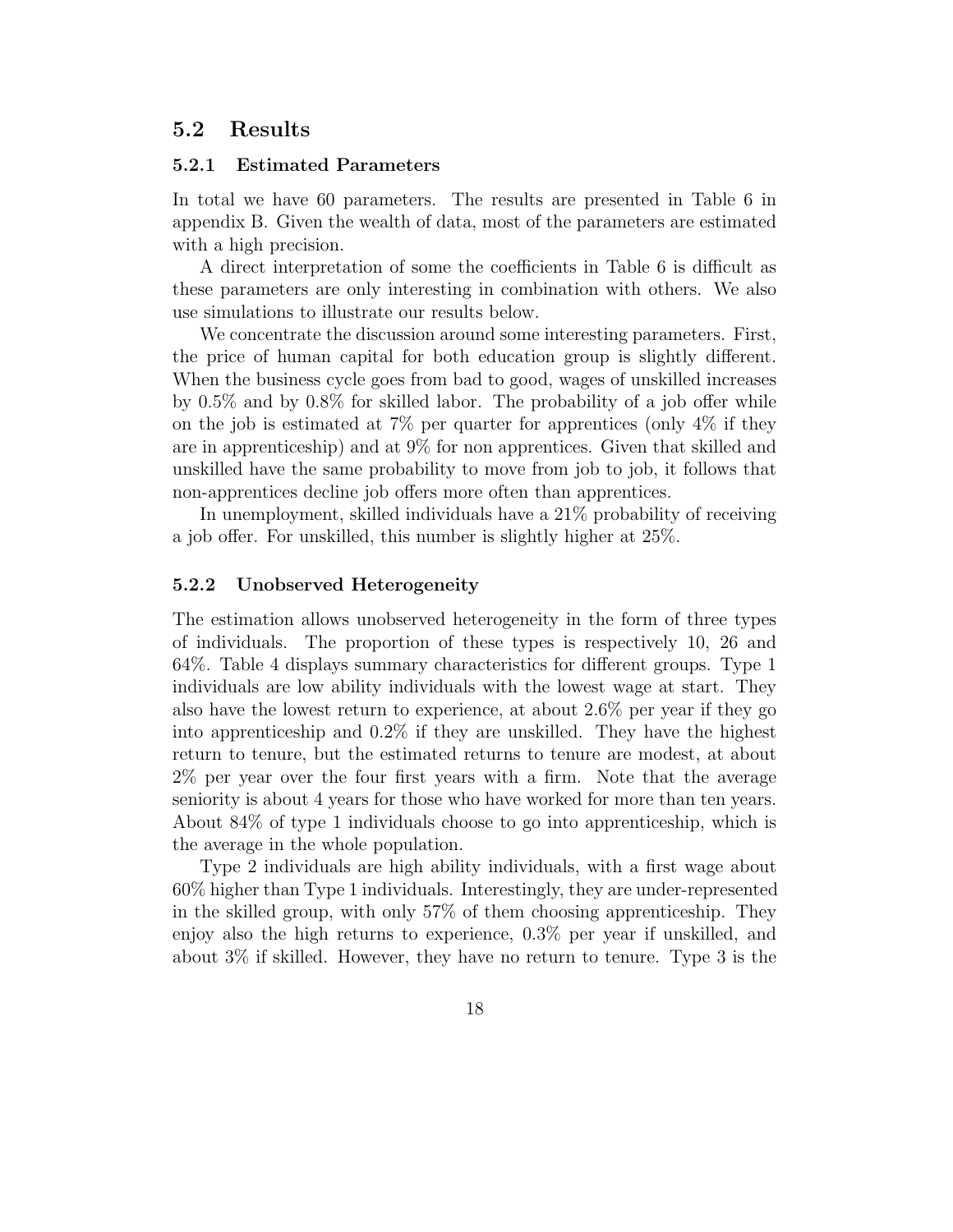most prevalent type, with an intermediate ability. They have the highest return to experience and average returns to tenure (about 1.4% per year if unskilled, 0.2% if skilled). They almost all choose to go into apprenticeship.

| Type     | Proportion | Proportion Log Wage |          | Average Return     | Average Return       |
|----------|------------|---------------------|----------|--------------------|----------------------|
|          | in Sample  | Apprentices         | Constant | to Exp. (per year) | to Tenure (per year) |
|          |            |                     |          | NA . A             | NA, A                |
|          | $10\%$     | 84\%                | 3.45     | $0.2\%$ , $2.6\%$  | $2.0\%, 0.2\%$       |
| $\Omega$ | 26\%       | 57%                 | 4.03     | $0.3\%, 2.9\%$     | $0\%, 0\%$           |
|          | 64\%       | 98\%                | 3.75     | $0.3\%, 3.1\%$     | $1.4\%, 0.2\%$       |

Table 4: Unobserved Heterogeneity

Note: Average return to experience calculated after a period of 20 years of experience. Average return to tenure calculated after a period of 4 years in the job.

#### 5.2.3 Return to Apprenticeship

The model allows us to compute the value of apprenticeship,  $E_{G,\kappa,\mu}W_A^\varepsilon(G,X)$  $0, T = 0, \kappa, \mu$  and the value of starting as an unskilled on the labor market,  $E_{G,\kappa,\mu}W^{\varepsilon}(E=u,G,X=0,T=0,\kappa,\mu).$  These value functions take into account all possible future outcomes, the wage profile over time as well as the future labor market transitions. Based on these estimated values, we can compute the return to apprenticeship computed as:

$$
r^\varepsilon=\sqrt[T\hspace{-1.5mm}\int\frac{E_{G,\kappa,\mu}W^\varepsilon_A(G,X=0,T=0,\kappa,\mu)}{E_{G,\kappa,\mu}W^\varepsilon(E=u,G,X=0,T=0,\kappa,\mu)}-1
$$

We condition on the type of the agent and we compute the average return per year, evaluated over forty years. The results are displayed in Table 5. On average, the return to apprenticeship is equal to about 5% a year. However, there is some heterogeneity across types. In particular, the return for Type 2 is close to zero, at 0.8%. This is why this group has the smallest proportion of apprentices. The two other groups have a positive return to education, especially individuals of Type 3. These numbers represent the average effect. As we allow for individual heterogeneity, those who chose to go into apprenticeship face higher returns. The second line of the table displays the average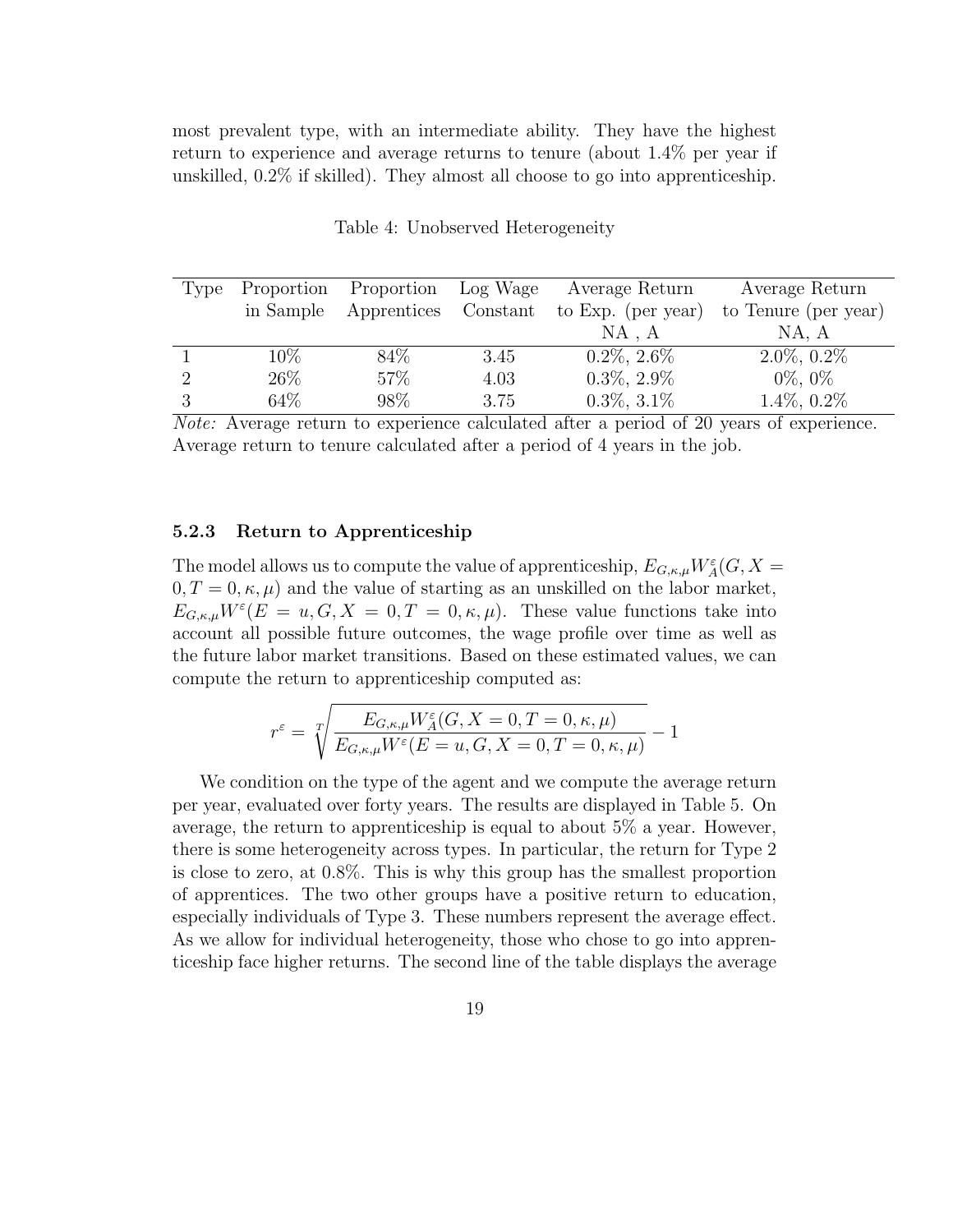effect of the treatment on the treated, i.e. the average return for those who opted for a skilled education. These returns are indeed higher and positive for all types.

|                                                 | Type 1   | Type 2   | Type 3   | Average  |
|-------------------------------------------------|----------|----------|----------|----------|
| Return to Apprenticeship, per year              | $4.5\%$  | $-0.4\%$ | $6.8\%$  | $4.7\%$  |
| Return to Apprenticeship, for apprentices (ATT) | $5.3\%$  | $3.6\%$  | $6.9\%$  | $5.5\%$  |
| Net of utility of education                     | $0.3\%$  | $0.8\%$  | $0.7\%$  | $0.7\%$  |
| + Net of opportunity cost of education          | $0.5\%$  | $0.9\%$  | $0.8\%$  | $0.8\%$  |
| + Equal distribution of firm-worker match       | $0.8\%$  | $1.3\%$  | $1.2\%$  | $1.2\%$  |
| $+$ No job to job mobility                      | $0.8\%$  | $1.3\%$  | $1.2\%$  | $1.2\%$  |
| $+$ No job destruction                          | $0.4\%$  | $0.9\%$  | $0.8\%$  | $0.8\%$  |
| $+$ No return to tenure                         | $0.6\%$  | $0.9\%$  | $0.9\%$  | $0.9\%$  |
| $+$ No return to experience                     | $-0.1\%$ | $-0.1\%$ | $-0.1\%$ | $-0.1\%$ |

#### Table 5: Return to Apprenticeship

Note: Average returns to apprenticeship calculated over a period of 40 years.

We next decompose the overall return to apprenticeship. We first consider the returns net of the utility of education, noted  $\lambda_0^{\varepsilon}$  $_0^{\varepsilon}$  in section 4. It turns out that the utility of education is a substantial part of the returns to apprenticeship. Net of this utility, the average return is only 0.7%. This low figure reflects that there is not much financial incentives to go into apprenticeship. There is a large opportunity cost in the first years as individuals in apprenticeship gets about half of the unskilled wage. The wage differential later on in the life cycle, only just compensates for this initial loss. The return to apprenticeship is remarkably similar across types. There is less heterogeneity across types, with Type 2 having the highest return at 0.8%. As argued above, this group is a high ability group, and given the log specification of the wage equation, gains proportionally more from a skilled occupation. Moreover, they also have a sizable return to experience in skilled occupations.

Row 4 in Table 5 sets the opportunity cost of education to zero  $(\lambda_W = 1)$ in addition to a zero utility of education. This slightly increases the annual return to 0.8%.

Row 5 imposes that the distribution of the firm-worker match specific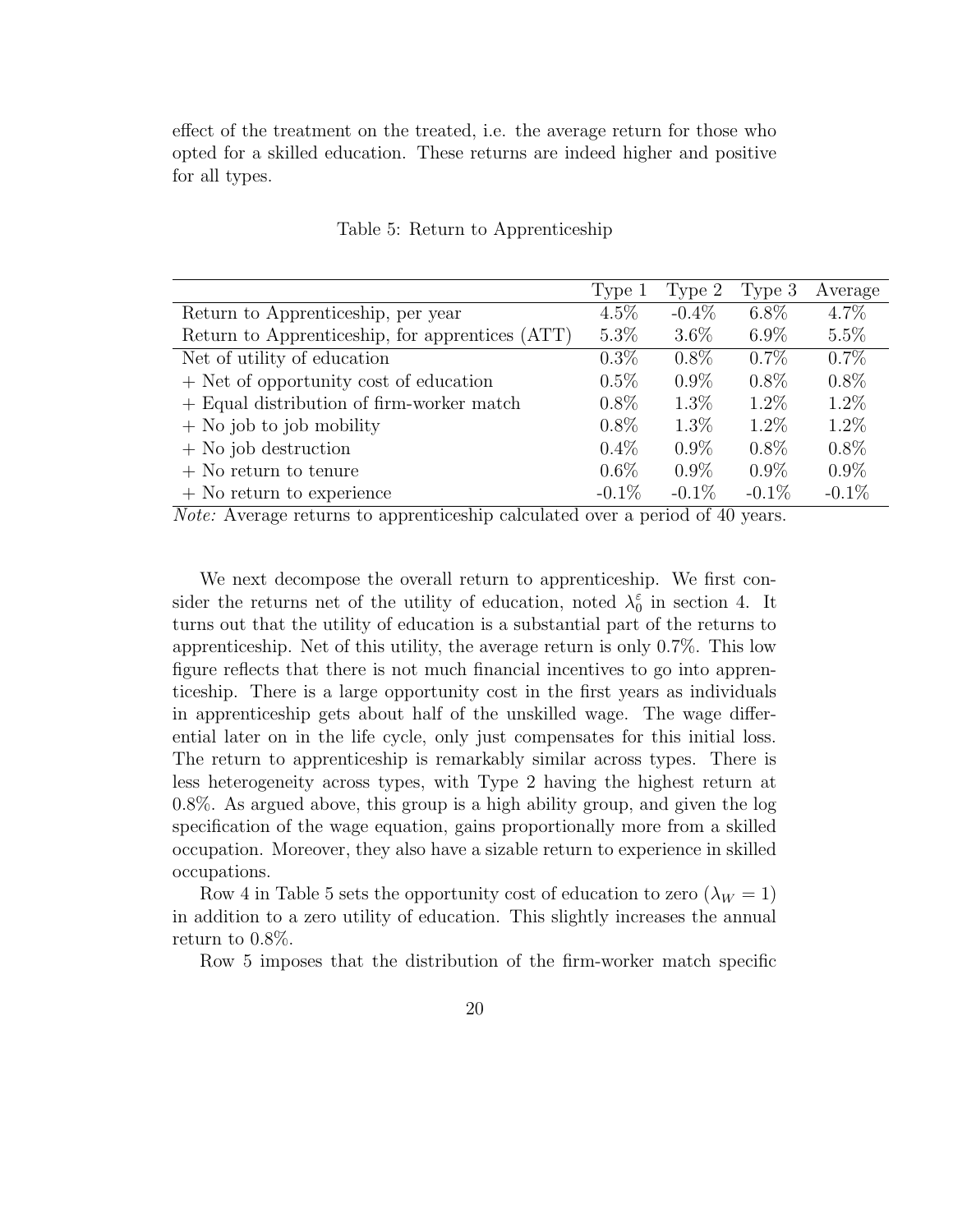effect is the same for apprentices and non apprentices. We set the value of  $\sigma_{0NA}$  to  $\sigma_{0A}$ . As the variance of the distribution of initial matches is higher for non apprentices, unskilled occupation is less attractive, as they are less gains in moving to new firms.

We next impose no job-to-job mobility, by setting  $\pi_W(E)$  to zero, i.e. alternative job offer never arrives. Note that mobility still takes place through work to non work and back to work. This has little consequences on the return to apprenticeship.

Imposing in addition the rate of job destruction to be zero decreases the return to apprenticeship, because job destruction occurs more frequently in unskilled occupation. Note that unemployment still occurs through voluntary unemployment.

Rows 8 and 9 impose further that the return to tenure and experience are zero. The estimated return to tenure is small, so the effect of imposing it to be zero is negligible. However, with similar return to experience across skill groups, the return to apprenticeship is almost zero. At this point, the careers of apprentices and non apprentices are almost identical, given that we have removed most of the heterogeneity we allowed for in the model.<sup>3</sup>

#### 5.2.4 Decomposing Wage Growth

Both apprentices and non apprentices see a sizable wage growth within the firm, at about 8% per year for apprentices and 7% per year for non apprentices. Note that most of the wage growth occurs within 4 years after finishing basic schooling. There is very little wage growth after that period. However, even after many years, there is still a gap between education groups suggesting that the value of training is positive.

We now decompose the return to experience and to tenure. Figure ?? displays the return to experience, conditional on ability and on staying forever in the same firm (with a zero match specific effect), for apprentices and non apprentices. In both cases, the return to experience is steep in the first 3-4 years and then flat. The return to experience is larger for apprentices than non apprentices (respectively about 6% and 4% per year).

Figure ?? displays the return to tenure for apprentices and non apprentices. These are lower than the return to experience, at about 3% per year

<sup>3</sup>The only remaining source of heterogeneity is the value of leisure and the effect of the business cycle.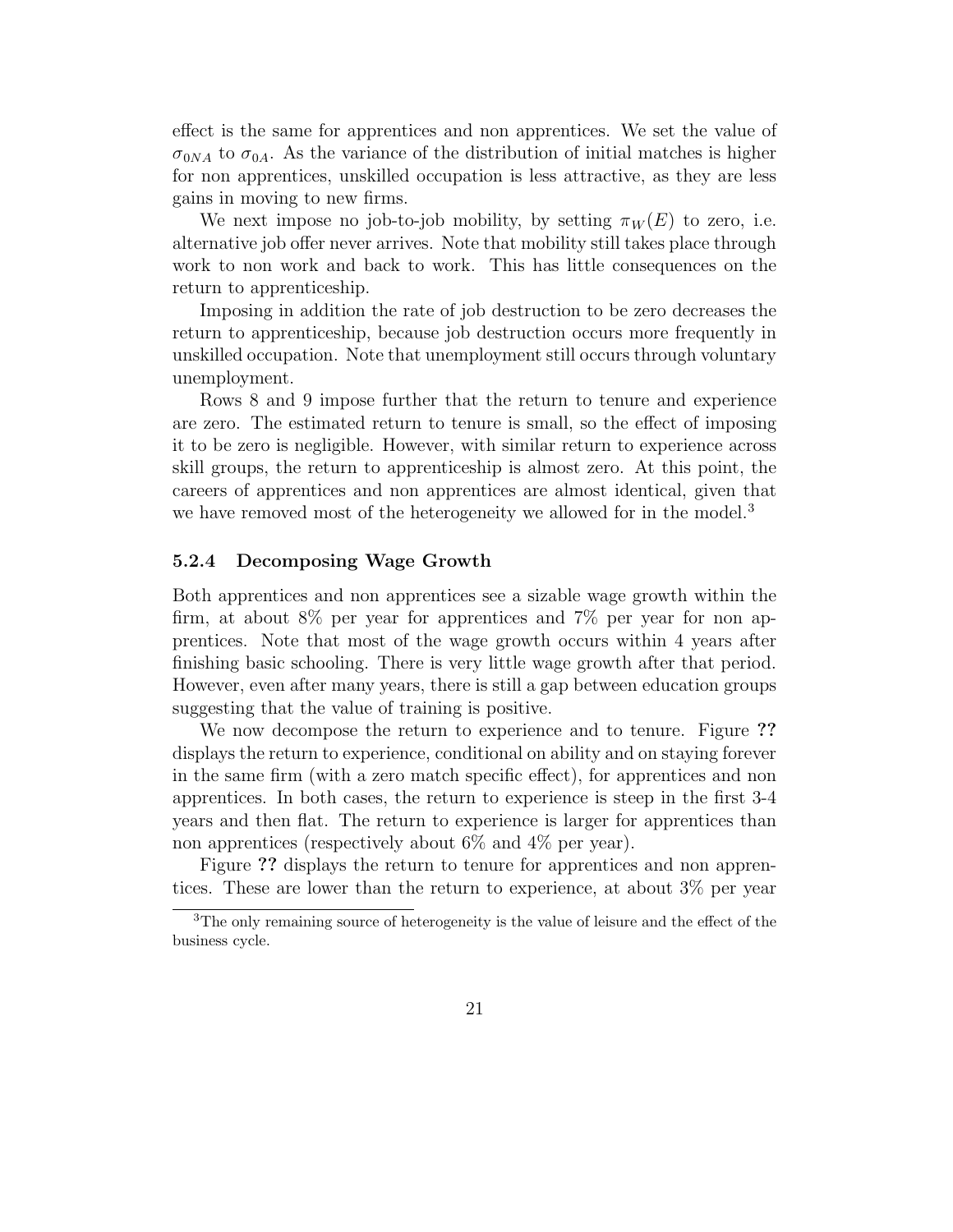

for non apprentices and 2% for apprentices. Note also that the return to tenure is almost zero in the first two years.

## 6 Policy Evaluations

In this section, we evaluate the effect of labor market policies on career progression and education choices. In particular, we evaluate the effect of inwork benefits on human capital accumulation and acquisition of skills. These policies offer subsidies to employed individuals with a low wage. Examples of such policies are the Earn Income Tax Credit (EITC) in the US and the Working Family Tax Credit (WFTC) in the UK. These policies are in place to encourage labor market participation.

We simulate a reform similar to the EITC, where low wage individuals get a subsidy. This subsidy starts at 0 for a zero wage, increases with the wage up to a first limit, stays constant over a range of income and finally declines to zero. Hence, two categories of individuals do not receive a subsidy: individuals not working and individuals with a high enough wage.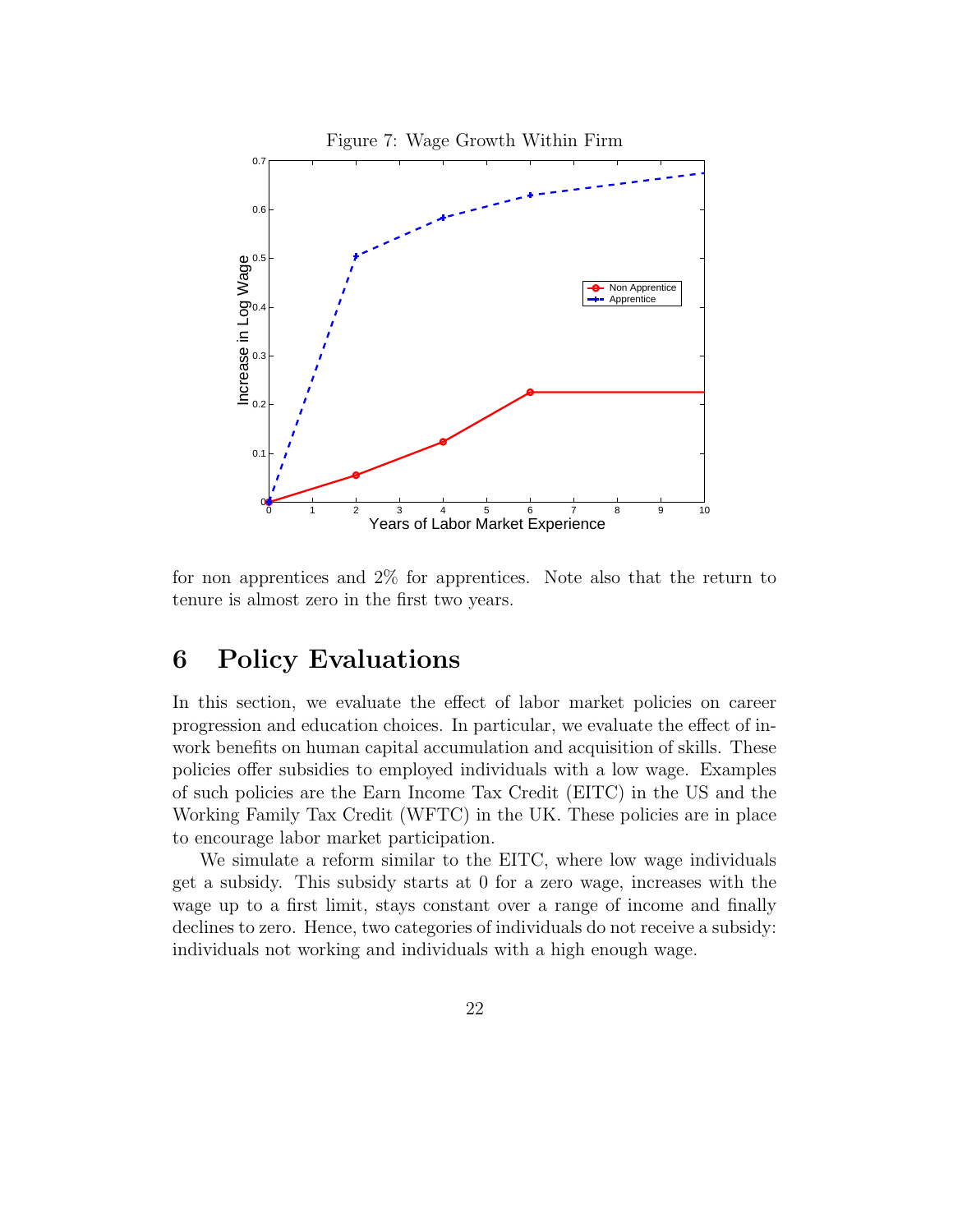In general, these in-work benefit policies have an effect on labor market participation. However, these policies could also have detrimental long-term effects on education choices and skill acquisition. As lower wages are subsidized, individuals are less likely to obtain higher education levels as the wage gap between education groups might decrease. Second, due to the non linearity of the benefits, the policy might discourage job-to-job mobility. This would reduce the mobility of workers across jobs and slow down or prevent the best matches between firms and workers to form, decreasing over-all productivity.

Figures 8 to 10 show the results of the policies simulated from the estimated model. The policy has a positive impact on labor participation. It raises participation by about 3 to 4%. However, the policy has a negative impact on the match between firm and workers. The match is about 2% lower. Finally, the in-work benefit decreases the incentive to undertake further education. The proportion of individuals going into apprenticeship decreases by about 4%.

The policy has a negative effect on overall productivity.

Figure 8: Effect of In-Work Benefits on Labor Market Participation

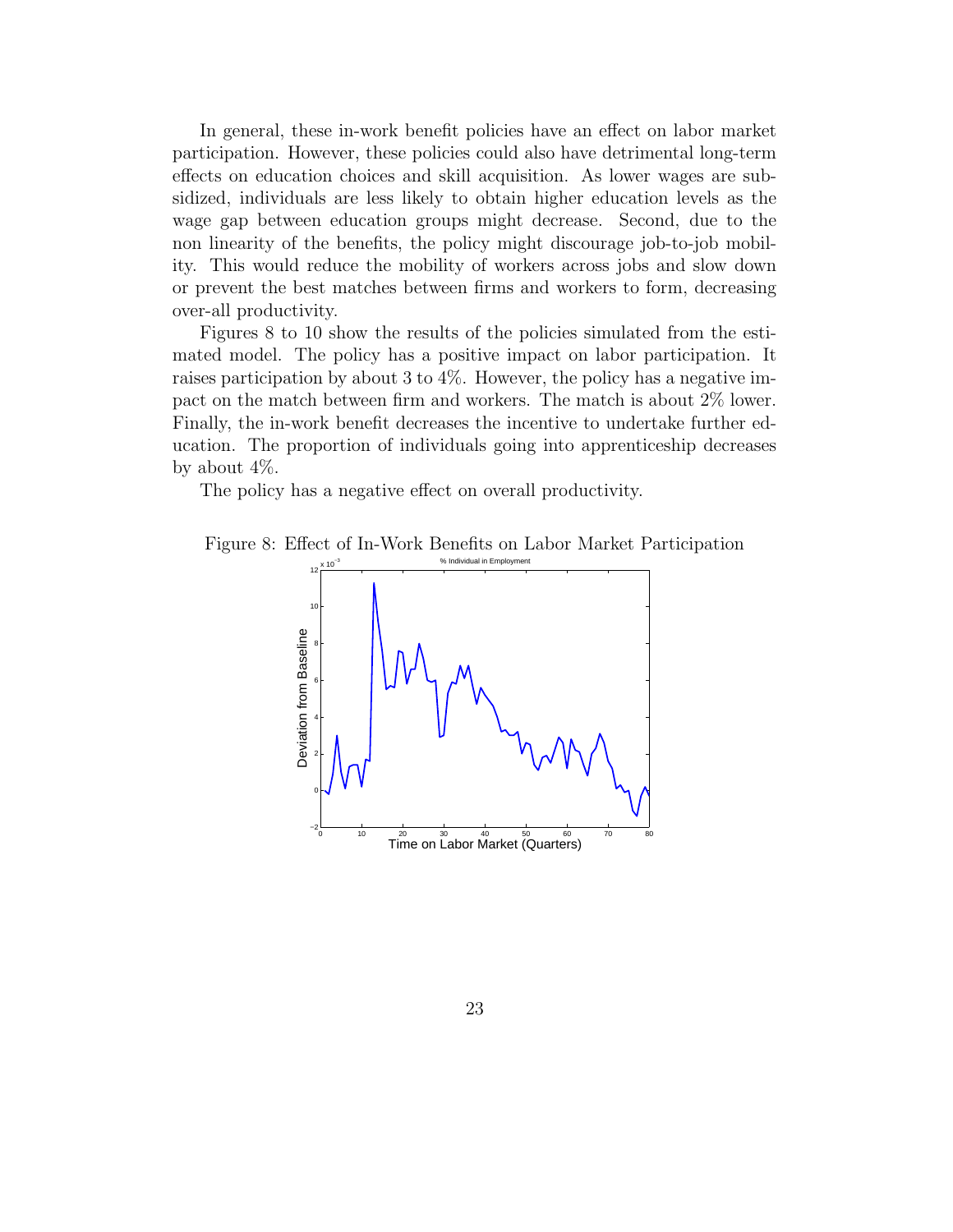

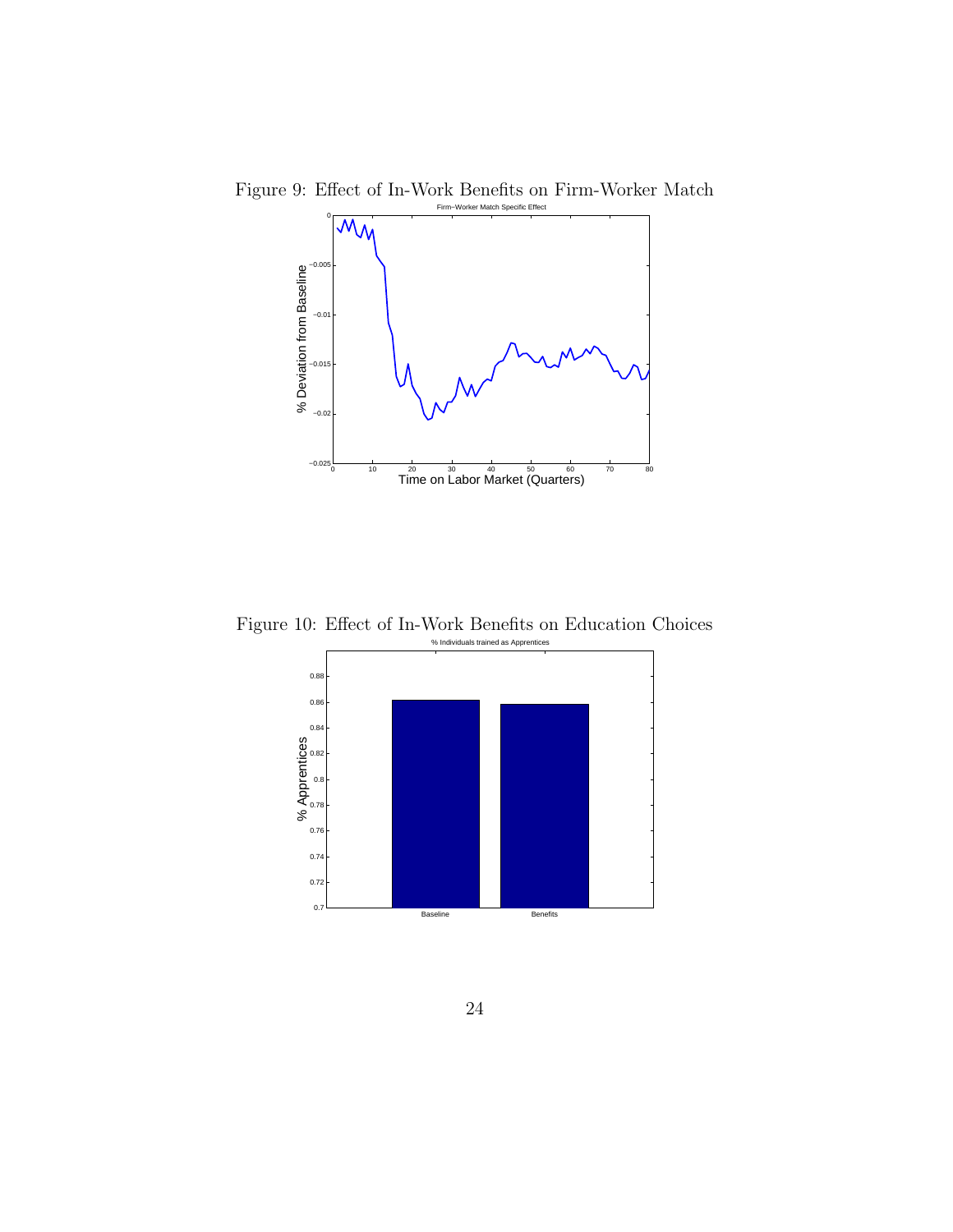## 7 Conclusion

This paper evaluates the return to formal education over the life-cycle and compare it to informal, on the job training. More specifically, we assess the apprenticeship system in Germany by comparing the long run value of education choices and subsequent labor market outcomes for apprentices and non-apprentices. We develop a structural model of career progression and educational choice, allowing for unobserved ability, endogenous job to job transition, specific firm-worker matches, specific returns to tenure and to general experience. We estimate this model on a large panel data set which describes the career progression of young Germans. We find that the return to apprenticeship is positive, but the financial incentives are minimal. A large part of the return to apprenticeship comes from non financial returns as the utility of education.

We use the estimated model to evaluate the long-run impact of labor market policies on educational choices and career progression. We find that policies such as the Earned Income Tax Credit which subsidize low wage have a detrimental effect on the probability of further education and on job mobility.

## References

- Altonji, Joseph and Shakotko, Robert. "Do wages rise with job seniority?" In Orley Ashenfelter and Kevin Hallock, eds., Unemployment, trade unions, and dispute resolution, volume 47, pp. 219–241, International Library of Critical Writings in Economics 1987.
- Altonji, Joseph and Williams. "Do wages rise with job security?" Review of Economic Studies 1997, 54 (179), 437–460.
- Cossa, Ricardo, Heckman, James and Lochner, Lance. "Wage subsidies and skill formation: A study of the earned income tax credit." mimeo University of Chicago 1999.
- Dustmann, Christian and Meghir, Costas. "Wages, experience and seniority." IFS working paper W01/01 2001.
- Eissa, Nada and Liebman, Jeffrey B. "Labor supply response to the earned income tax credit." Quarterly Journal of Economics, May 1996, 111 (2), 605–637.
- Heckman, James, Ichimura, Hidehiko and Todd, Petra. "Matching as an econometric evaluation estimator: Evidence from evaluating a job training programme." Review of Economic Studies, Oct 1997, 64 (4), 605–654.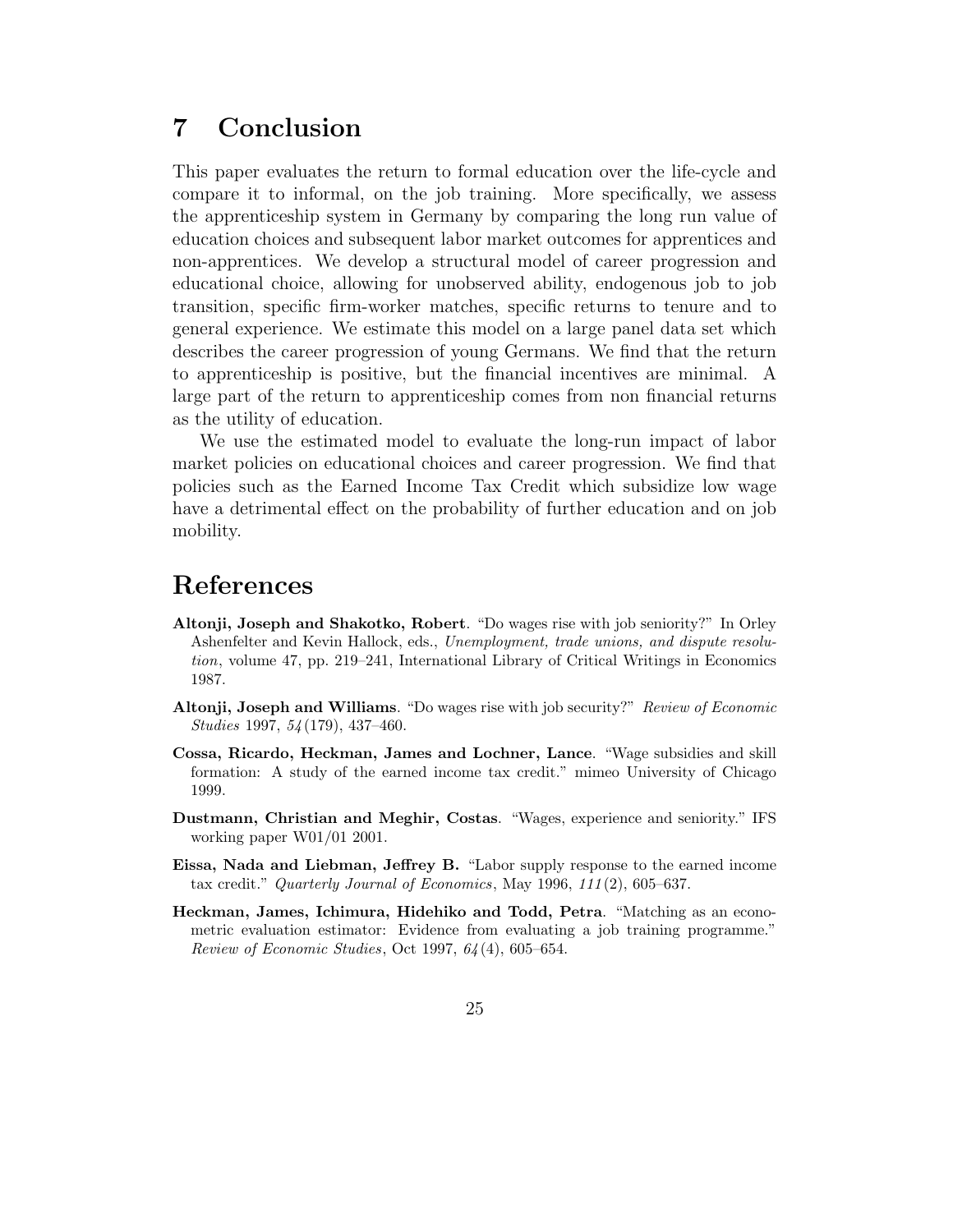- Keane, Micheal P. and Wolpin, Kenneth I. "The career decisions of young men." Journal of Political Economy, June 1997, 105 (3), 473–522.
- Sianesi, Barbara. "An evaluation of the swedish active labour market programmes." IFS working paper W02/01, forthcoming Review of Economics and Statistics 2002.
- Taber, Christopher. "The rising college premium in the eighties: Return to college or return to unobserved ability?" Review of Economic Studies, July 2001, 68 (3), 665–691.
- Topel, Robert. "Specific capital, mobility, and wages: Wages rise with job seniority." Journal of Political Economy, Feb 1991, 99(1), 145-176.
- Topel, Robert and Ward, Michael. "Job mobility and the careers of young men." Quarterly Journal of Economics, May 1992,  $107(2)$ , 439-479.
- Willis, Robert and Rosen, Sherwin. "Education and self-selection." Journal of Political Economy, Oct 1979, 87(5), S7-S36.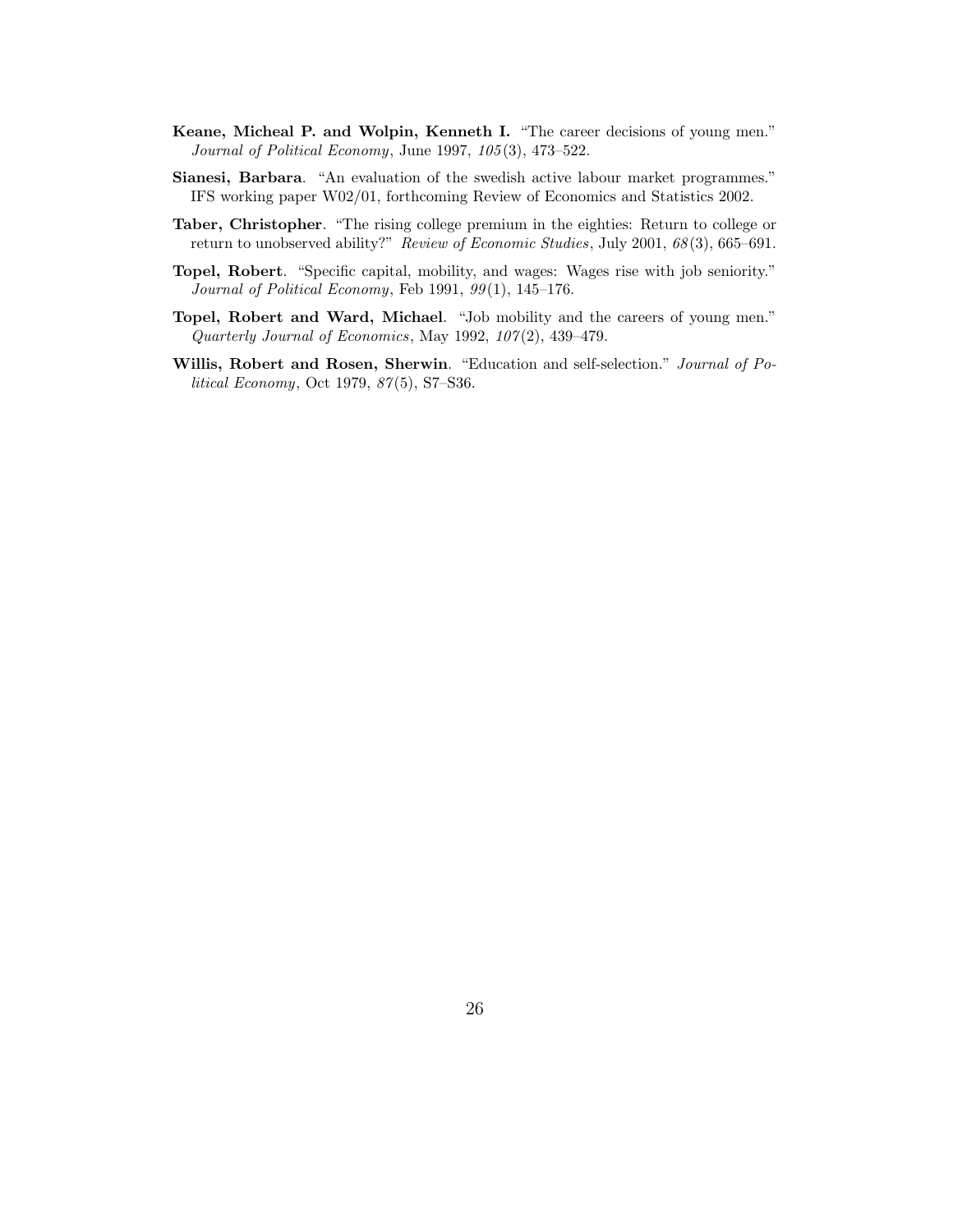## Appendix

## A Likelihood

$$
U^{\varepsilon}(E, G, X, w_{-1}, \eta) = \gamma_w w_{-1}^{\varepsilon} + \gamma_0 + \eta + \widehat{U}^{\varepsilon}(E, G, X, w_{-1}) \quad \text{(say)},
$$

$$
W^{\varepsilon}(E, G, X, T, \kappa, \mu) = w^{\varepsilon}(E, G, X, T, \kappa) + \mu + \widehat{W}^{\varepsilon}(E, G, X, T, \kappa, \mu).
$$

$$
W^{A}(G, X, T, \kappa, \mu) = \lambda_{w} \cdot w(0, G, X, T, \kappa) + \mu + \widehat{W}^{A\varepsilon}(G, X, T, \kappa, \mu)
$$

 $W^{A}(G,\tau,T,\kappa,\mu) = \lambda_{w} \cdot w^{\varepsilon}(0,G,\tau,T,\kappa) + \mu - \lambda_{0} - \omega + \widehat{W}_{t}^{A}(G,T,\kappa,\mu).$ 

$$
W_A^{\varepsilon}(G, 0, 0, \kappa_0, \mu) - \lambda_0^{\varepsilon} - \omega > W^{\varepsilon}(E = 0, G, 0, 0, \tilde{\kappa}_0, \tilde{\mu})
$$
  
\n
$$
\Leftrightarrow \omega < \lambda_w \cdot w^{\varepsilon}(0, G, 0, T, \kappa_0) - w^{\varepsilon}(0, G, 0, T, \kappa'_0) - \lambda_0
$$
  
\n
$$
+ \widehat{W}_t^{A, \varepsilon}(G, 0, \kappa_0) - \widehat{W}_t^{\varepsilon}(0, G, 0, 0, \kappa'_0),
$$

An individual occupational trajectory is denoted as  $y = ( \cdots, w_t, d_t, \cdots)$ for  $t \geq 0$  or  $\tau$  depending on education. The variable  $d_t^A$  indicates whether an individual in the course of apprenticeship is employed in a new job with tenure zero  $(d_t = 1)$  or employed in the same job as in period  $t - 1$  with positive tenure  $(d_t = 2)$ . The variable  $d_t$  indicates whether an individual who has left school or apprenticeship is unemployed in period  $t (d_t = 0)$ , employed in a new job with tenure zero  $(d_t = 1)$  or employed in the same job as in period  $t-1$  with positive tenure  $(d_t = 2)$ . We let  $w_t = 0$  if  $d_t = 0$ . Employment trajectories are conditioned by the initial educational choice:  $E = 1$  for apprencices and  $E = 0$  for non apprentices. Knowledge of y suffices to construct the experience and tenure variables  $X_t$  and  $T_t$ . Also, one must keep track of the last paid wage for currently unemployed workers (call it  $w_{-1,t}$ ).

Conditional on observed and unobserved heterogeneity, the likelihood of one individual observation  $(E, y)$  is constructed as follows.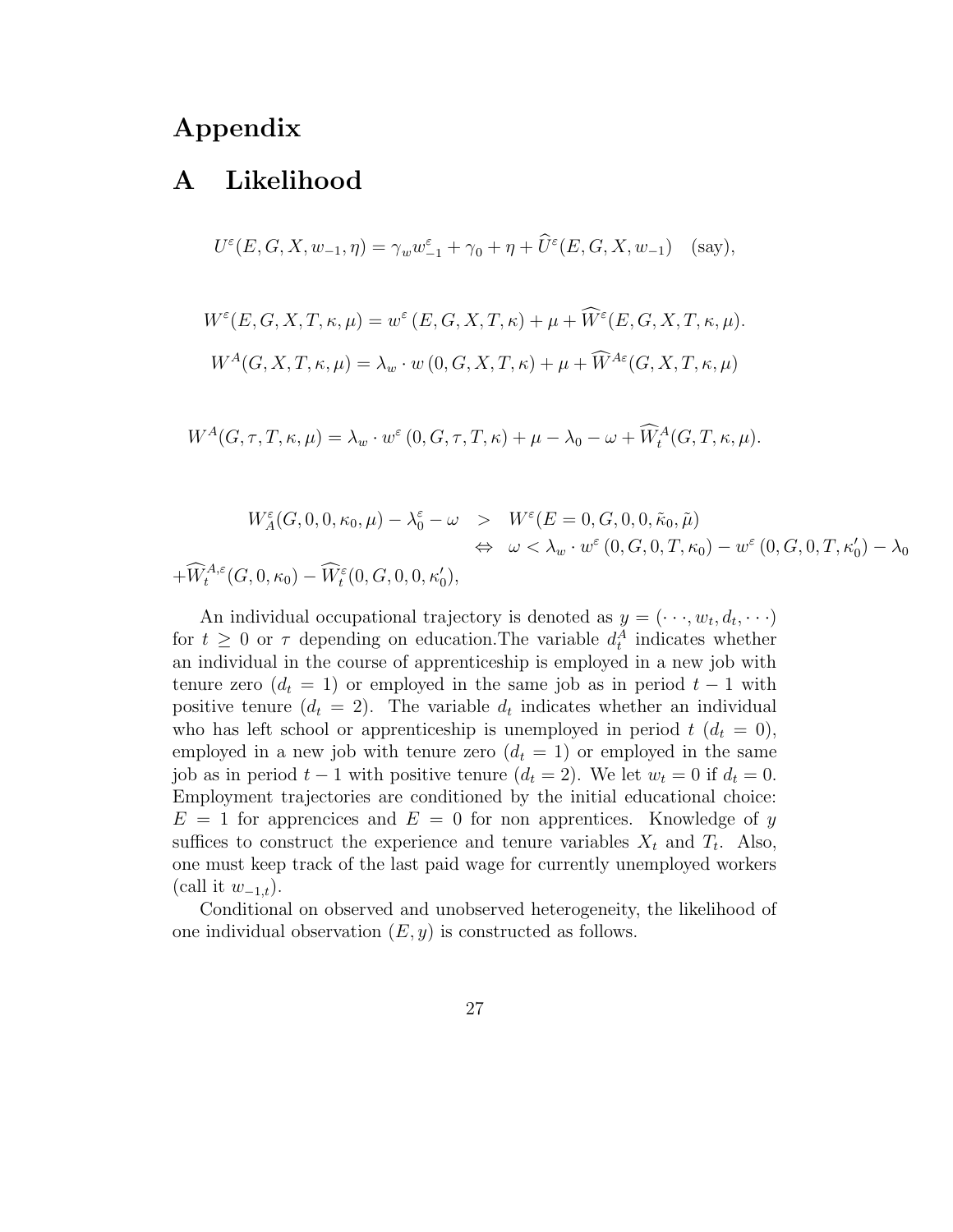Educational choice: The apprenticeship probability, conditionally on a business cycle G and an accepted wage as an apprentice  $w^A$  is:

$$
\Pr\left\{E=1|G,w^{A}\right\} = \Pr\left\{\begin{array}{c}\omega < w^{A}-w(0,G,0,0,\tilde{\kappa}_{0})-\lambda_{0}^{\varepsilon}+\mu-\tilde{\mu} \\ +\widetilde{W}_{A}^{\varepsilon}(G,0,0,\kappa,\mu)-\widetilde{W}^{\varepsilon}(0,G,0,0,\tilde{\kappa}_{0},\tilde{\mu})|G,w^{A} \end{array}\right\}
$$
\n
$$
= \iiint \Phi\left(\begin{array}{c}\nw^{A}-w(0,G,0,0,\tilde{\kappa}_{0})-\lambda_{0}^{\varepsilon}+\mu-\tilde{\mu} \\ +\widetilde{W}_{A}^{\varepsilon}(G,0,0,\kappa,\mu)-\widetilde{W}^{\varepsilon}(0,G,0,0,\tilde{\kappa}_{0},\tilde{\mu}) \\ \sigma_{\omega}\end{array}\right) dF(\tilde{\kappa}_{0})dF(\mu)dF(\tilde{\mu})
$$

and the likelihood of observing wage  $w^A$  is:

$$
\ell(w^A|G) = \frac{1}{w^A} \frac{1}{\sigma_{\kappa_0}} \varphi\left(\frac{\kappa}{\sigma_{\kappa_0}}\right).
$$

where  $\kappa = w^A - w(0)$ 

### Apprentices changing employers in the course of apprenticeship:

The probability of accepting a new apprentice job paid  $w_t^A$  for in-apprenticeship workers in period  $t - 1$ is such that :

$$
\Pr\left\{d_{t}^{A} = 1|G_{t}, T_{t}, w_{t}^{A}, w_{t-1}^{A}\right\}
$$
\n
$$
= \Pr\left\{W_{t}^{A}\left(G_{t}, 0, \underbrace{\kappa\left(0, G_{t}, t, 0, \frac{w_{t}^{A}}{\lambda_{w}}\right)}_{\kappa_{t}}\right) > W_{t}^{A}\left(G_{t}, T_{t}, \underbrace{\kappa\left(0, G_{t}, t - 1, T_{t} - 1, \frac{w_{t-1}^{A}}{\lambda_{w}}\right)}_{\kappa_{t-1}} + \widetilde{u}\right\}
$$
\n
$$
= \int_{0}^{1} \mathbf{1}\left\{W_{t}^{A}\left(G_{t}, 0, \kappa\left(0, G_{t}, t, 0, \frac{w_{t}^{A}}{\lambda_{w}}\right)\right) \atop > W_{t}^{A}\left(G_{t}, T_{t}, \kappa\left(0, G_{t}, t - 1, T_{t} - 1, \frac{w_{t-1}^{A}}{\lambda_{w}}\right) + \sigma_{u} \Phi^{-1}(u)\right)\right\} du
$$
\n
$$
\approx \frac{1}{n} \sum_{i=1}^{n} \mathbf{1}\left\{W_{t}^{A}\left(G_{t}, T_{t}, \kappa\left(0, G_{t}, t - 1, T_{t} - 1, \frac{w_{t-1}^{A}}{\lambda_{w}}\right) + \sigma_{u} \Phi^{-1}(u)\right)\right\}
$$

and

$$
\ell(w_t^A|G_t) = \frac{1}{w_t^A} \frac{1}{\sigma_{\kappa_0}} \varphi \left( \frac{\kappa\left(0, G_t, t, 0, \frac{w_t^A}{\lambda_w}\right)}{\sigma_{\kappa_0}} \right)
$$
(2)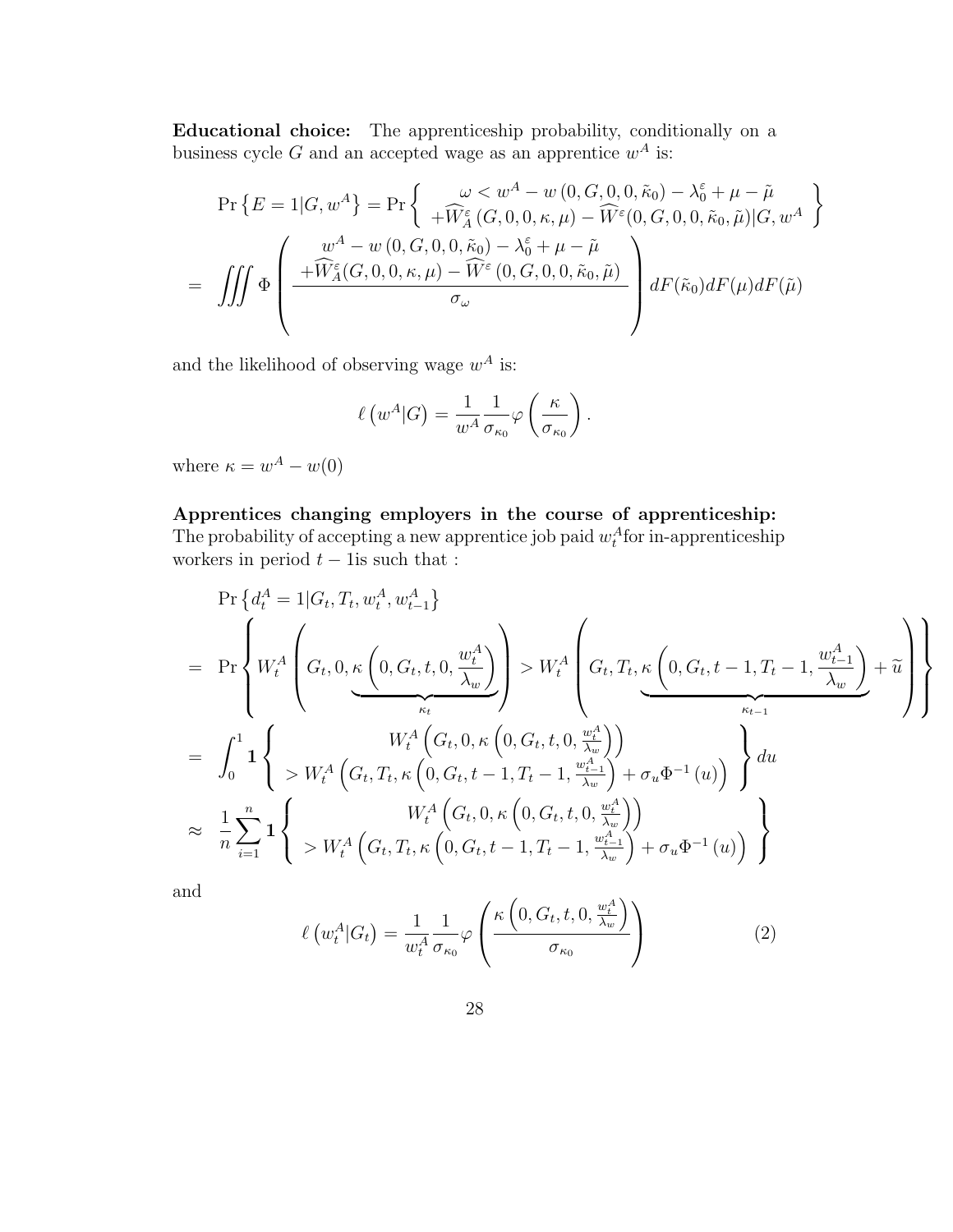Apprentices keeping the same employer in the course of apprenticeship: The probability of keeping the same job given a new wage  $w_t^A$  is:

$$
\Pr\left\{d_{t}^{A} = 2|G_{t}, T_{t}, w_{t}^{A}, w_{t-1}^{A}\right\}
$$
\n
$$
= \Pr\left\{W_{t}^{A}\left(G_{t}, 0, \kappa_{0}\right) > W_{t}^{A}\left(G_{t}, T_{t}, \kappa\left(0, G_{t}, t, T_{t}, \frac{w_{t}^{A}}{\lambda_{w}}\right)\right)\right\}
$$
\n
$$
= \int_{0}^{1} \mathbf{1}\left\{W_{t}^{A}\left(G_{t}, T_{t}, \kappa\left(0, G_{t}, t, T_{t}, \frac{w_{t}^{A}}{\lambda_{w}}\right)\right) > W_{t}^{A}\left(G_{t}, 0, \sigma_{\kappa_{0}} \Phi^{-1}\left(u\right)\right)\right\} du
$$
\n
$$
\approx \frac{1}{n} \sum_{i=1}^{n} \mathbf{1}\left\{W_{t}^{A}\left(G_{t}, T_{t}, \kappa\left(0, G_{t}, t, T_{t}, \frac{w_{t}^{A}}{\lambda_{w}}\right)\right) > W_{t}^{A}\left(G_{t}, 0, \sigma_{\kappa_{0}} \Phi^{-1}\left(u\right)\right)\right\}
$$

and the density of that new wage is:

$$
\ell\left(w_t^A|G_t, T_t, w_{t-1}^A\right) = \frac{1}{w_t^A} \frac{1}{\sigma_u} \varphi\left(\frac{\kappa\left(0, G_t, t, T_t, \frac{w_t^A}{\lambda_w}\right) - \kappa\left(0, G_t, t - 1, T_t - 1, \frac{w_{t-1}^A}{\lambda_w}\right)}{\sigma_u}\right)
$$
\n(3)

Transition from unemployment to employment: The probability of accepting a job paid  $w_t$  for unemployed workers in period  $t - 1$  is such that :

$$
\Pr\{d_t = 1 | E, G_t, X_t, w_{-1,t}, w_t, d_{t-1} = 0\}
$$
\n
$$
= \Pr\{U_t(E, G_t, X_t, w_{-1,t}, \widetilde{\eta}) \le W_t(E, G_t, X_t, 0, \kappa(E, G_t, X_t, 0, w_t))\}
$$
\n
$$
= \Phi\left(\frac{W_t(E, G_t, X_t, 0, \kappa(E, G_t, X_t, 0, w_t)) - \gamma_w w_{-1,t} - \gamma_0 - \widehat{U}_t(E, G_t, X_t, w_{-1,t})}{\sigma_\eta}\right).
$$

If  $X_t = 0$ then  $w_{-1,t} = 0$ .

The density of the accepted wage is:

$$
\ell(w_t|E, G_t, X_t, T_t, w_{t-1}, d_{t-1} = 0) = \frac{1}{w_t} \frac{1}{\sigma_{\kappa_0}} \varphi\left(\frac{\kappa(E, G_t, X_t, 0, w_t)}{\sigma_{\kappa_0}}\right). \tag{4}
$$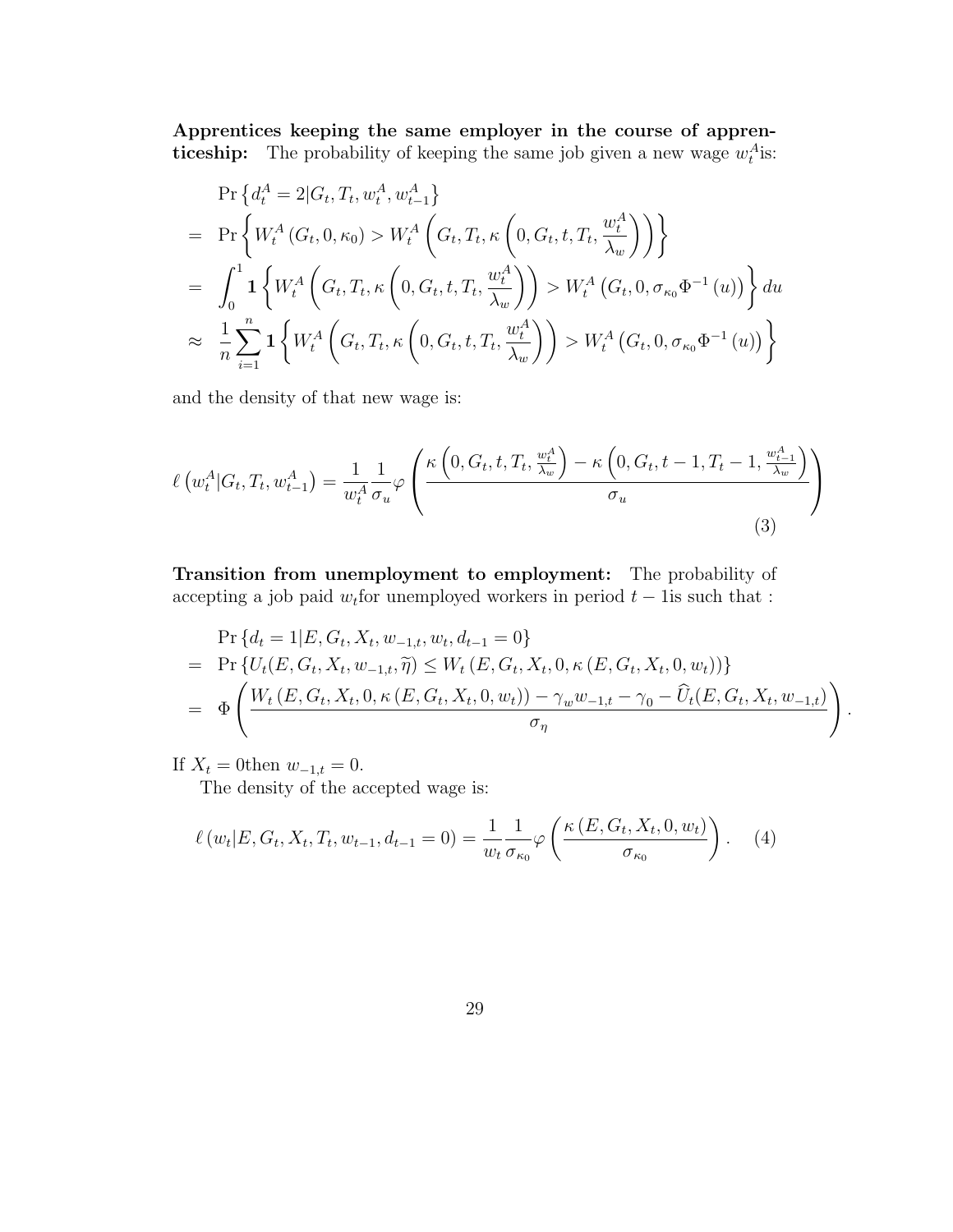Long term unemployed: The probability of remaining unemployed in period t given unemployment in period  $t - 1$  is:

$$
\Pr\{d_t = 0 | E, G_t, X_t, w_{-1,t}, d_{t-1} = 0\}
$$
\n
$$
= \Pr\{U_t(E, G_t, X_t, w_{-1,t}, \tilde{\eta}) > W_t(E, G_t, X_t, 0, \tilde{\kappa}_0)\}
$$
\n
$$
= \int_0^1 \overline{\Phi} \left( \frac{W_t(E, G_t, X_t, 0, \sigma_{\kappa_0} \Phi^{-1}(u)) - \gamma_w w_{-1,t} - \gamma_0 - \hat{U}_t(E, G_t, X_t, w_{-1,t})}{\sigma_\eta} \right) du
$$
\n
$$
\approx \frac{1}{n} \sum_{i=1}^n \overline{\Phi} \left( \frac{W_t(E, G_t, X_t, 0, \sigma_{\kappa_0} \Phi^{-1}(\frac{i}{n})) - \gamma_w w_{-1,t} - \gamma_0 - \hat{U}_t(E, G_t, X_t, w_{-1,t})}{\sigma_\eta} \right)
$$

Transition from employment to unemployment: The probability of losing one's job in period  $t$  is:

$$
\Pr\{d_{t} = 0 | E, G_{t}, X_{t}, T_{t}, w_{t-1}, d_{t-1} > 0\}
$$
\n
$$
= \Pr\left\{\n\begin{array}{l}\nU_{t}(E, G_{t}, X_{t}, T_{t}, w_{t-1}, \tilde{\eta}) & \frac{W_{t}(E, G_{t}, X_{t}, 0, \tilde{\kappa}_{0})}{W_{t}(E, G_{t}, X_{t}, T_{t}, \kappa (E, G_{t}, X_{t} - 1, T_{t} - 1, w_{t-1}) + \tilde{u})}\n\end{array}\n\right\}
$$
\n
$$
= \int_{0}^{1} \int_{0}^{1} \overline{\Phi}\left(\n\frac{\Lambda\left(\sigma_{\kappa_{0}}\Phi^{-1}(u), \sigma_{u}\Phi^{-1}(v)\right) - \gamma_{w}w_{t-1} - \gamma_{0} - \widehat{U}_{t}(E, G_{t}, X_{t}, w_{t-1})}{\sigma_{\eta}}\right) du dv\n\approx \frac{1}{n^{2}} \sum_{i=1}^{n} \sum_{j=1}^{n} \overline{\Phi}\left(\n\frac{\Lambda\left(\sigma_{\kappa_{0}}\Phi^{-1}(\frac{i}{n}), \sigma_{u}\Phi^{-1}(\frac{j}{n})\right) - \gamma_{w}w_{t-1} - \gamma_{0} - \widehat{U}_{t}(E, G_{t}, X_{t}, w_{t-1})}{\sigma_{\eta}}\right) du dv\n\end{array}
$$

.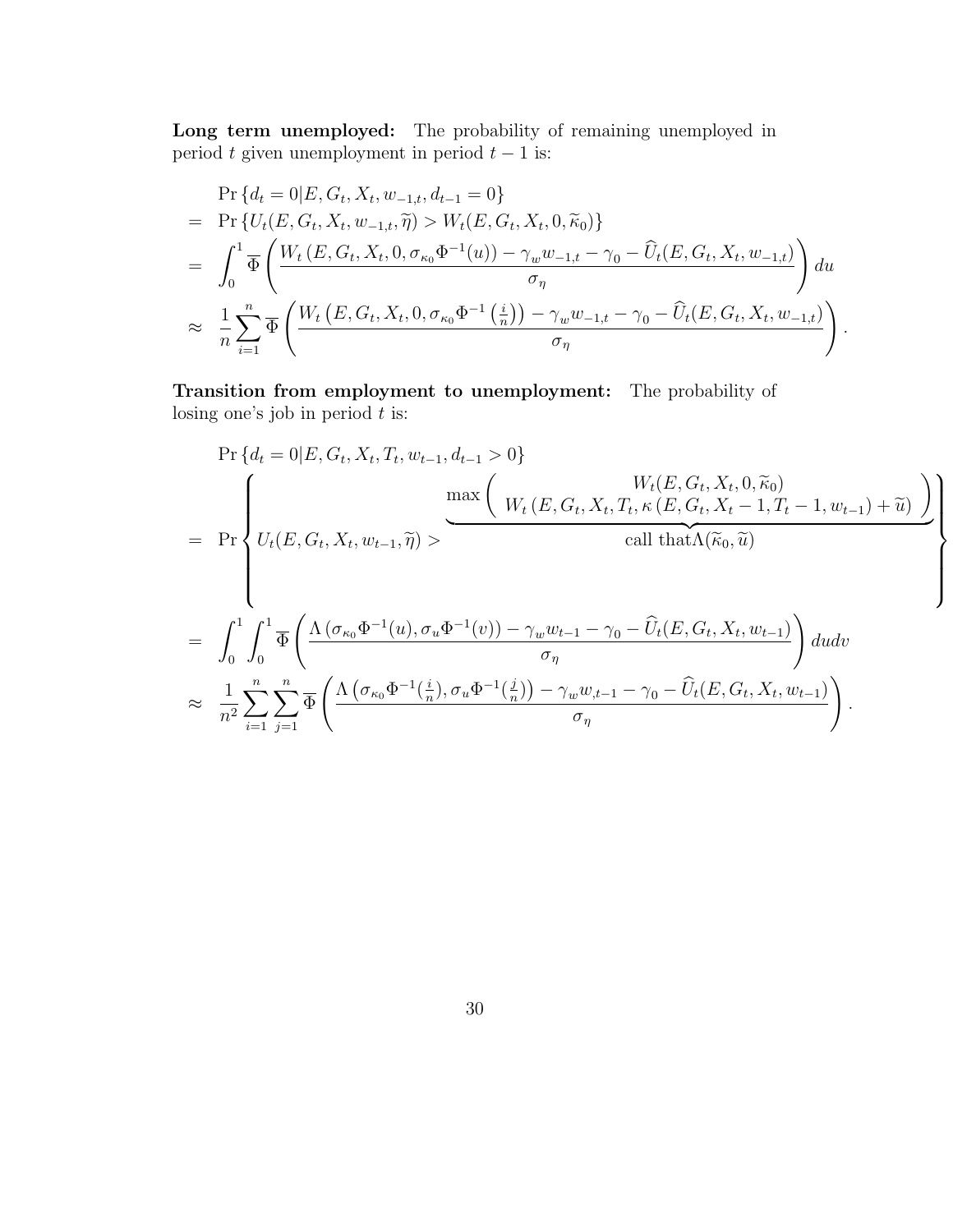**Job movers:** The probability of accepting a new job paid  $w_t$  for employed workers in period  $t - 1$  is such that :

$$
\Pr\{d_t = 1 | E, G_t, X_t, T_t, w_{t-1}, d_{t-1} > 0, w_t\} \n= \Pr\{W_t (E, G_t, X_t, 0, \kappa (E, G_t, X_t, 0, w_t)) > \max (U_t (E, G_t, X_t, w_{t-1}, \tilde{\eta}),
$$
\n
$$
W_t (E, G_t, X_t, T_t, \kappa (E, G_t, X_t - 1, T_t - 1, w_{t-1}) + \tilde{u}))\}
$$
\n
$$
= \Phi\left(\frac{W_t (E, G_t, X_t, 0, \kappa (E, G_t, X_t, 0, w_t)) - \gamma_w w_{t-1} - \gamma_0 - \hat{U}_t (E, G_t, X_t, w_{t-1})}{\sigma_\eta}\right) \times \int_0^1 \mathbf{1} \left\{ W_t (E, G_t, X_t, T_t, \kappa (E, G_t, X_t - 1, T_t - 1, w_{t-1}) + \sigma_u \Phi^{-1}(u)) \atop < W_t (E, G_t, X_t, 0, \kappa (E, G_t, X_t, 0, w_t)) \right\} du \n\approx \Phi\left(\frac{W_t (E, G_t, X_t, 0, \kappa (E, G_t, X_t, 0, w_t)) - \gamma_w w_{t-1} - \gamma_0 - \hat{U}_t (E, G_t, X_t, w_{t-1})}{\sigma_\eta}\right) \times \frac{1}{n} \sum_{i=1}^n \mathbf{1} \left\{ W_t (E, G_t, X_t, T_t, \kappa (E, G_t, X_t - 1, T_t - 1, w_{t-1}) + \sigma_u \Phi^{-1}(\frac{i}{n})) \atop < W_t (E, G_t, X_t, T_t, \kappa (E, G_t, X_t, 0, \kappa (E, G_t, X_t, 0, w_t)) \right\}
$$

and

$$
\ell(w_t|E, G_t, X_t, T_t, w_{t-1}, d_{t-1} > 0) = \frac{1}{w_t} \frac{1}{\sigma_{\kappa_0}} \varphi\left(\frac{\kappa(E, G_t, X_t, 0, w_t)}{\sigma_{\kappa_0}}\right) \tag{5}
$$

Job stayers: The probability of keeping the same job given a new wage  $w_t$ is:

$$
\Pr\{d_{t} = 2|E, G_{t}, X_{t}, T_{t}, w_{t-1}, d_{t-1} > 0, w_{t}\}\
$$
\n
$$
= \Pr\{W_{t}(E, G_{t}, X_{t}, T_{t}, \kappa (E, G_{t}, X_{t}, T_{t}, w_{t})) > \max\left(\frac{U_{t}(E, G_{t}, X_{t}, w_{t-1}, \tilde{\eta})}{W_{t}(E, G_{t}, X_{t}, 0, \tilde{\kappa}_{0})}\right)\}\
$$
\n
$$
= \Phi\left(\frac{W_{t}(E, G_{t}, X_{t}, T_{t}, \kappa (E, G_{t}, X_{t}, T_{t}, w_{t})) - \gamma_{w}w_{t-1} - \gamma_{0} - \hat{U}_{t}(E, G_{t}, X_{t}, w_{t-1})}{\sigma_{\eta}}\right)
$$
\n
$$
\times \int_{0}^{1} \mathbf{1}\left\{W_{t}(E, G_{t}, X_{t}, T_{t}, \kappa (E, G_{t}, X_{t}, T_{t}, w_{t})) \geq W_{t}(E, G_{t}, X_{t}, 0, \sigma_{\kappa_{0}} \Phi^{-1}(u))\right\} du
$$
\n
$$
\approx \Phi\left(\frac{W_{t}(E, G_{t}, X_{t}, T_{t}, \kappa (E, G_{t}, X_{t}, T_{t}, w_{t})) - \gamma_{w}w_{t-1} - \gamma_{0} - \hat{U}_{t}(E, G_{t}, X_{t}, w_{t-1})}{\sigma_{\eta}}\right)
$$
\n
$$
\times \left(\frac{1}{n} \sum_{i=1}^{n} \mathbf{1}\left\{W_{t}(E, G_{t}, X_{t}, T_{t}, \kappa (E, G_{t}, X_{t}, T_{t}, w_{t})) \geq W_{t}\left(E, G_{t}, X_{t}, 0, \sigma_{\kappa_{0}} \Phi^{-1}\left(\frac{i}{n}\right)\right)\right\}\right)
$$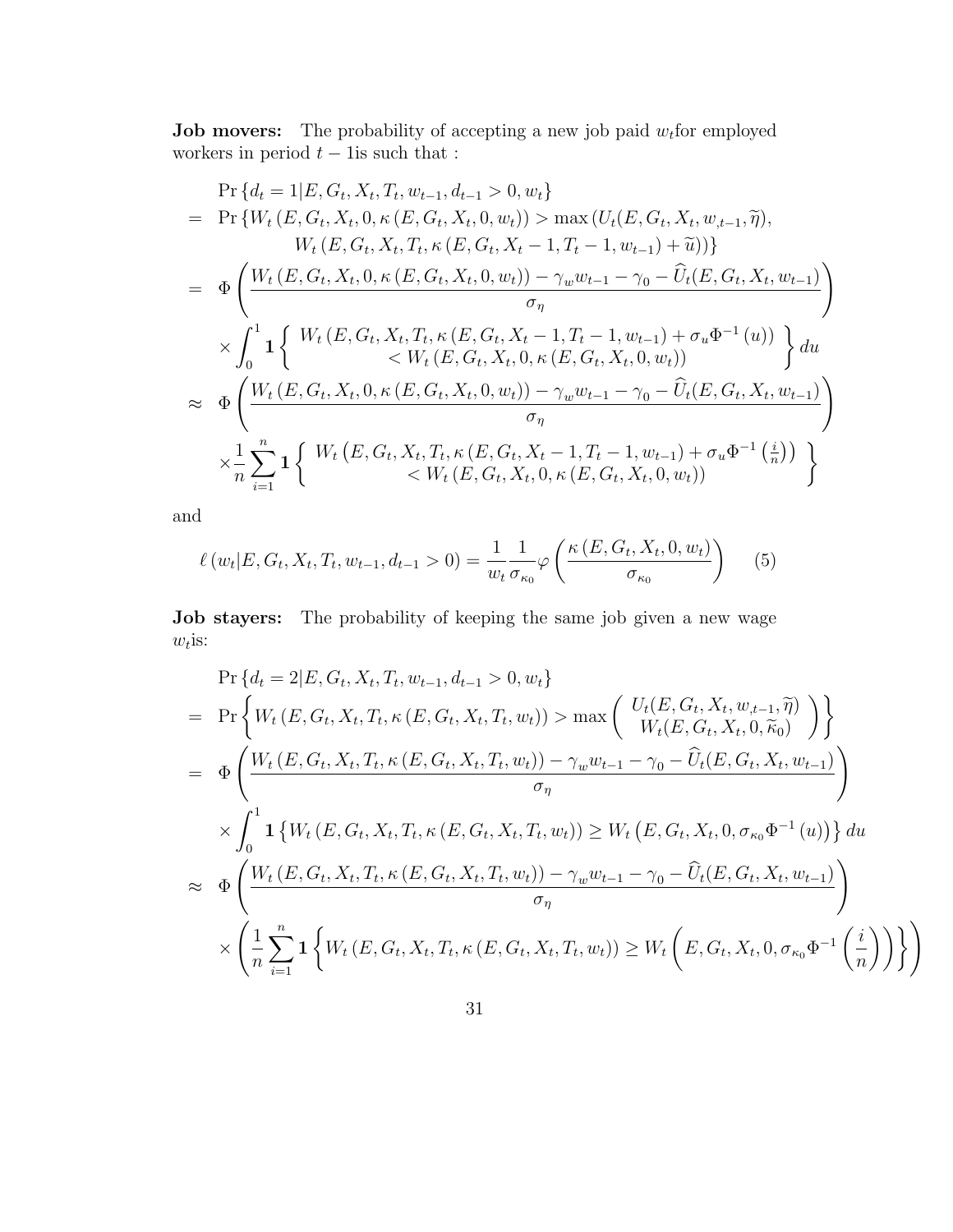and the density of that new wage is:

$$
\ell(w_t|E, G_t, X_t, T_t, w_{t-1}, d_{t-1} > 0) = \frac{1}{w_t} \frac{1}{\sigma_u} \varphi \left( \frac{\kappa(E, G_t, X_t, T_t, w_t) - \kappa(E, G_t, X_t - 1, T_t - 1, w_{t-1})}{\sigma_u} \right)
$$
\n(6)

# B Results